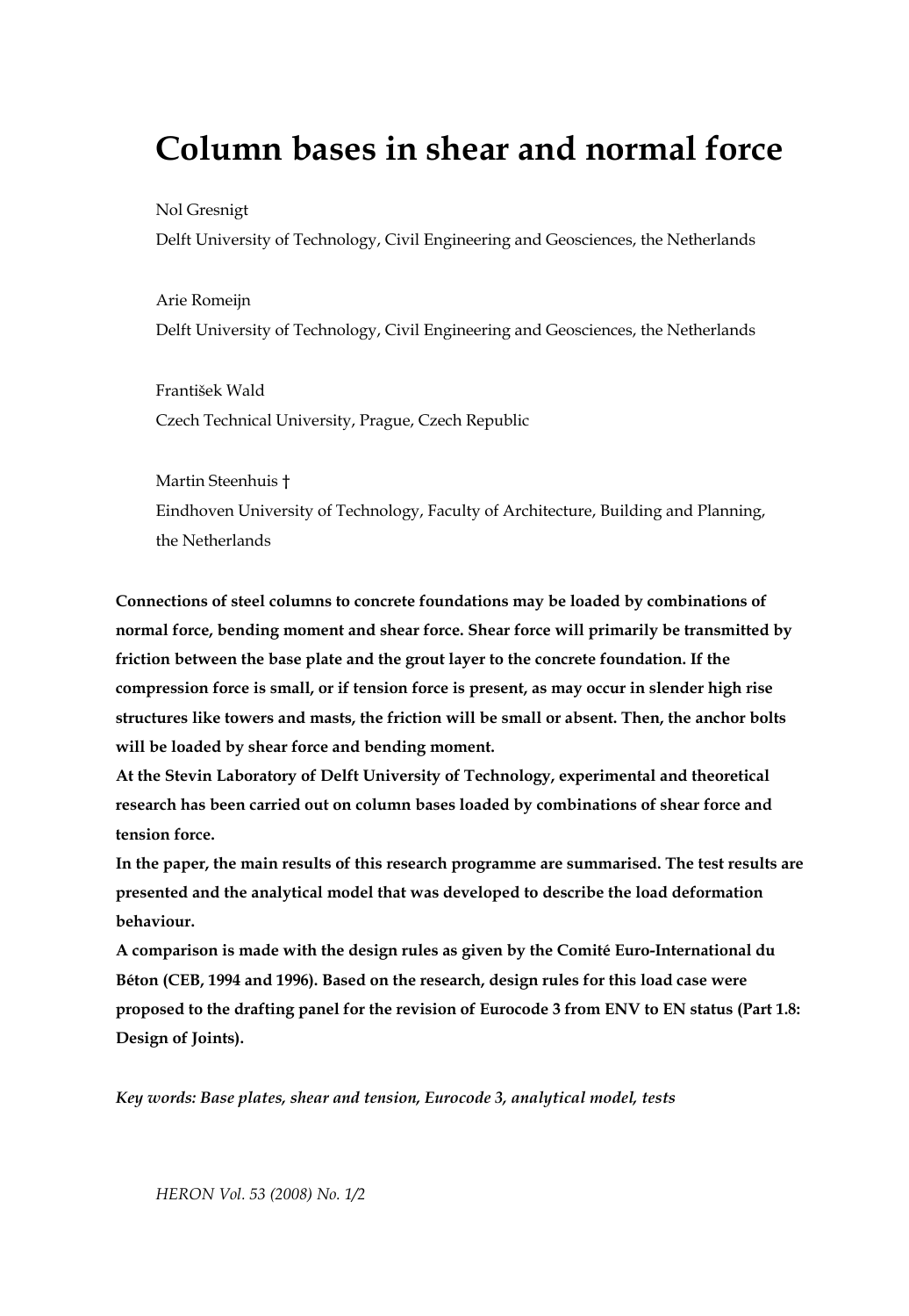## **1 Introduction**

Horizontal shear force in column bases may be resisted by (see Figure 1):

- (a) friction between the base plate, grout and concrete footing,
- (b) shear and bending of the anchor bolts,
- (c) a special shear key, for example a block of I-stub or T-section or steel pad welded onto the bottom of the base plate,
- (d) direct contact, e.g. achieved by recessing the base plate into the concrete footing.



*Figure 1: Column bases loaded by horizontal shear force* 

In most cases, the shear force can be resisted through friction between the base plate and the grout. The friction depends on the compressive load and on the coefficient of friction. Pre-stressing the anchor bolts will increase the shear force transfer by friction. Sometimes, for instance in slender buildings, it may happen that due to horizontal forces (wind loading) columns are loaded in tension. In such cases, the horizontal shear force usually cannot be transmitted through friction. If no other provisions are installed (e.g. shear studs), the anchor bolts will have to transmit these shear forces.

Because the grout does not have sufficient strength to resist bearing stresses between the bolt and the grout, considerable bending of the anchor bolts may occur, as is indicated in Figure 2. The main failure modes are rupture of the anchor bolts (local curvature of the bolt exceeds the ductility of the bolt material), crumbling of the grout, failure (splitting) of the concrete footing and pull-out of the anchor bolt.

Due to the horizontal displacement, not only shear and bending in the bolts will occur, but also the tensile force in the bolts will be increased due to second order effects. The horizontal component of the increasing tensile force gives an extra contribution to the shear resistance and stiffness. The increasing vertical component gives an extra contribution to the transfer of load by friction and increases resistance and stiffness as well. These factors explain the shape of the load deformation diagram as given in Figure 2. The increase of the load continues till fracture occurs in one of the components of the connection. If the connection is well designed and executed, such fracture will occur at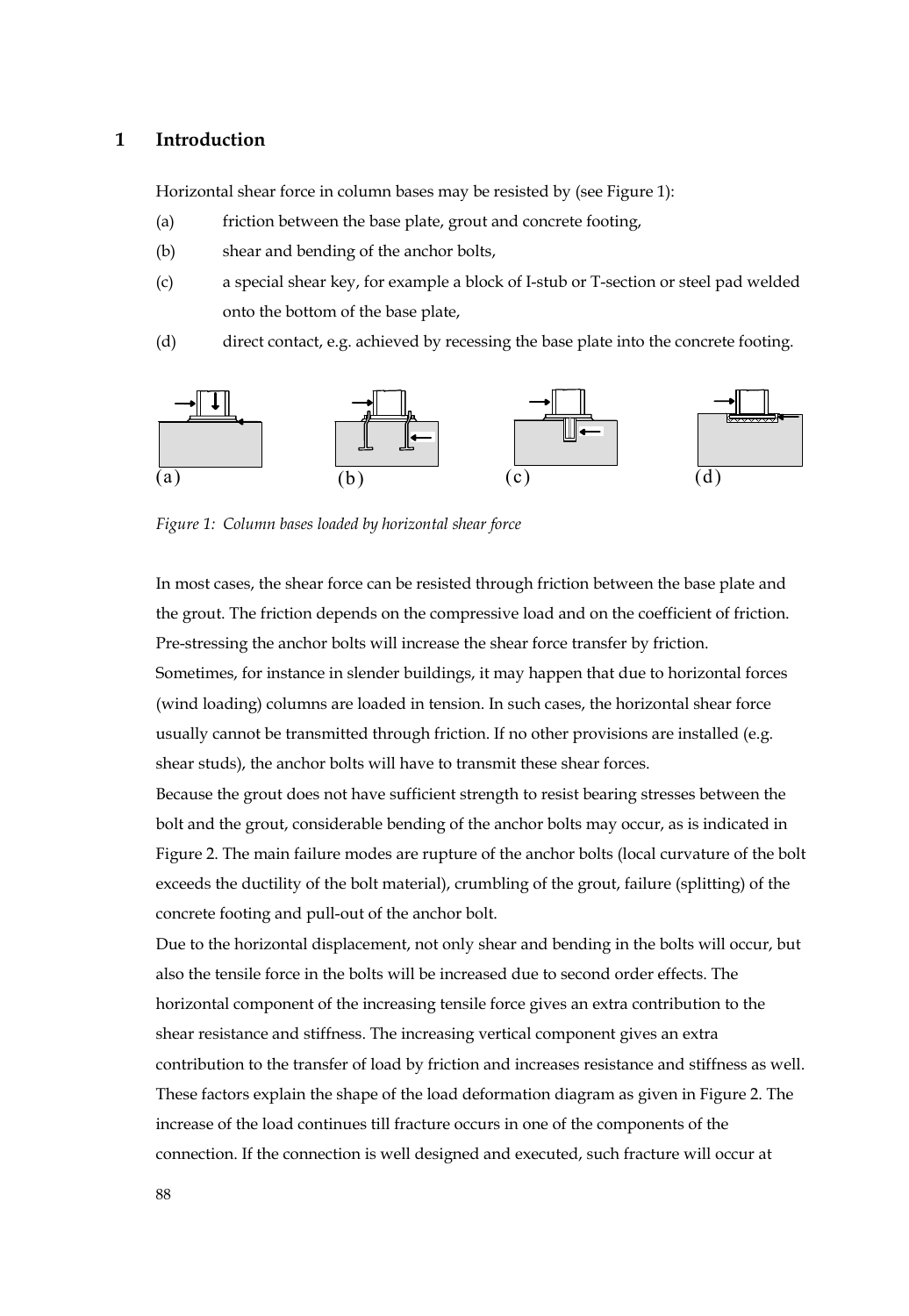very large deformation (much larger than acceptable in serviceability and ultimate limit state).



*Figure 2: Column base loaded by shear and tension force* 

The thickness of the grout layer has an important influence on the horizontal deformations. In the tests carried out by the Stevin Laboratory (Stevin, 1989), the deformations at rupture of the anchor bolts were between about 15 and 30 mm, whilst grout layers had a thickness of 15, 30 and 60 mm. The deformations have to be taken into account in the check of the serviceability limit state. Because of the rather large deformations that may occur, this check may govern the design. The size of the holes may have a considerable influence on the horizontal deformations, especially when oversized holes are applied. In such cases it may be useful to apply larger washers under the nuts, to be welded onto the base plate after erection, or to fill the hole by a two component resin. For the application of such resin, reference is made to the ECCS recommendations (1994) and EN 1993-1-8 (2006).

In the Stevin Laboratory (Stevin, 1989), a model for the load deformation behaviour of base plates loaded by combinations of normal force and shear has been developed, see section 2. Section 4 gives an overview of the tests carried out in Delft. For the design of fasteners, the CEB has published a Design Guide (CEB, 1996). The CEB model (the CEB design rules for "fixtures") has been compared with the Stevin Laboratory model and the tests. It appears that the CEB model gives very conservative results, especially when large tensile forces are present and / or the thickness of the grout layer is large. The main reason is that the CEB model does not take account of the positive influence of the grout layer (COST, 1999). In section 3 a summary of the CEB model is presented. In section 5 the test results are compared with the Stevin Laboratory model and the CEB model. Section 6 gives a summary of the design rules proposed for part 1.8 of EN 1993.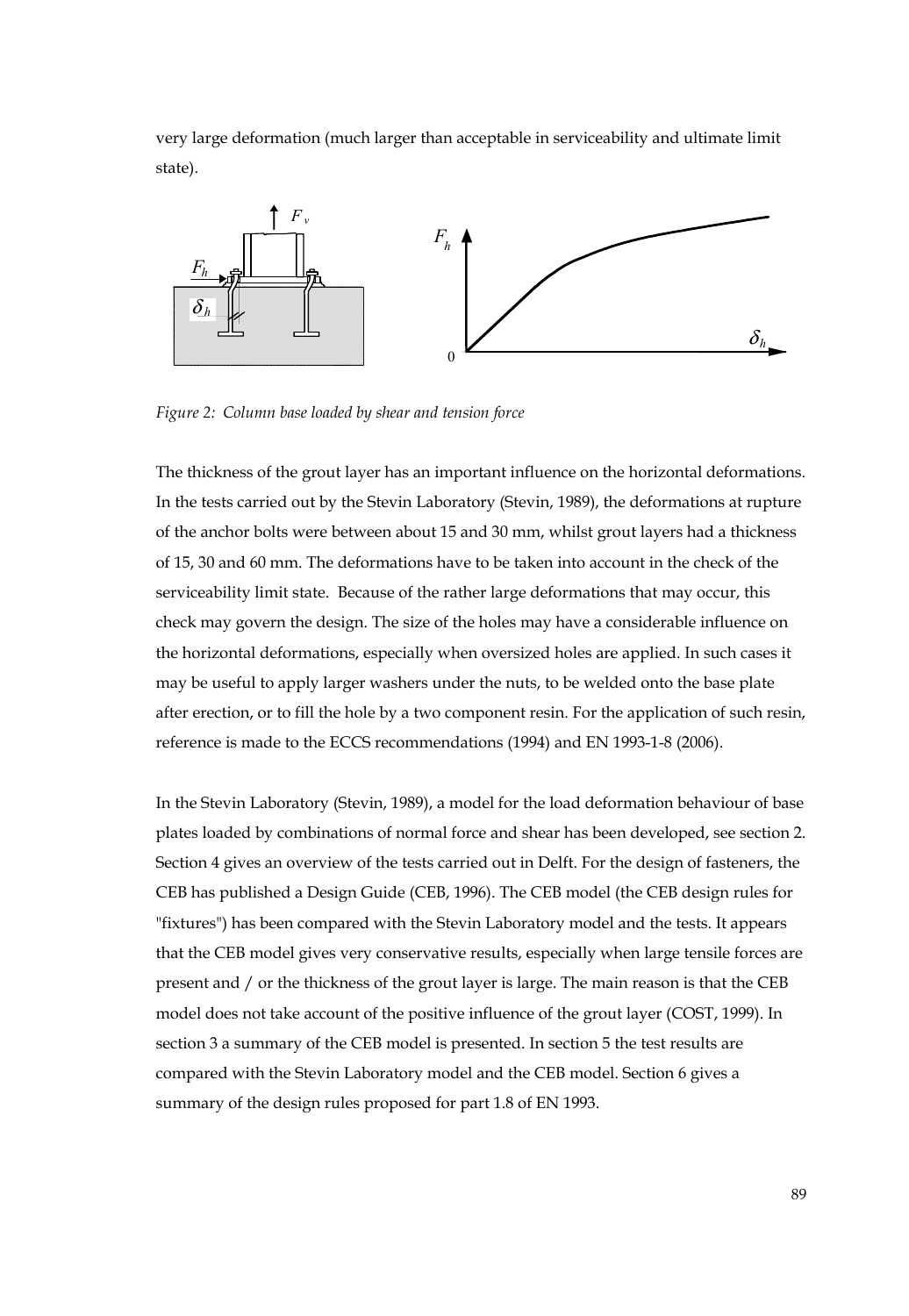It is noted that in steel construction, usually only the steel part of the base plate connection is considered. In the CEB Design Guide much attention is paid to the concrete part. It is recommended to the steel designer to acquire knowledge about the requirements to the reinforced concrete. For detailed design guidance and the various failure modes that may occur in the concrete, reference is made to the CEB Design Guide (CEB, 1996).

For an interesting test series on anchor bolts, reference is made to the work of Nakashima (1998). He studied the mechanical properties of steel column base anchor bolts, particularly those parts of such anchor bolts which are exposed, i.e., not embedded in concrete footings. He studied the anchor bolts which are often subjected to combined stresses which are caused by tension, shear and in addition bending moments. Special attention is paid to the influence of the thread and other factors on the deformation capacity.

# **2 The Stevin Laboratory model**

In most cases the shear force can be transmitted via friction between the base plate and the grout. The friction capacity depends on the normal force (compression) between the base plate and the grout and the friction coefficient. At increasing horizontal displacement the shear force increases till it reaches the friction capacity. At that point the friction resistance stays constant with increasing displacements, while the load transfer through the anchor bolts increases further. Because the grout does not have sufficient strength to resist the bearing stresses between the bolts and the grout, considerable bending of the anchor bolts may occur, as is indicated in Figures 2 and 3.



The test specimen shows the bending deformation of the anchor bolts, the crumbling of the grout and the final cracking of the concrete.

*Figure 3: Test specimen loaded by shear force and tensile force (Stevin, 1989)*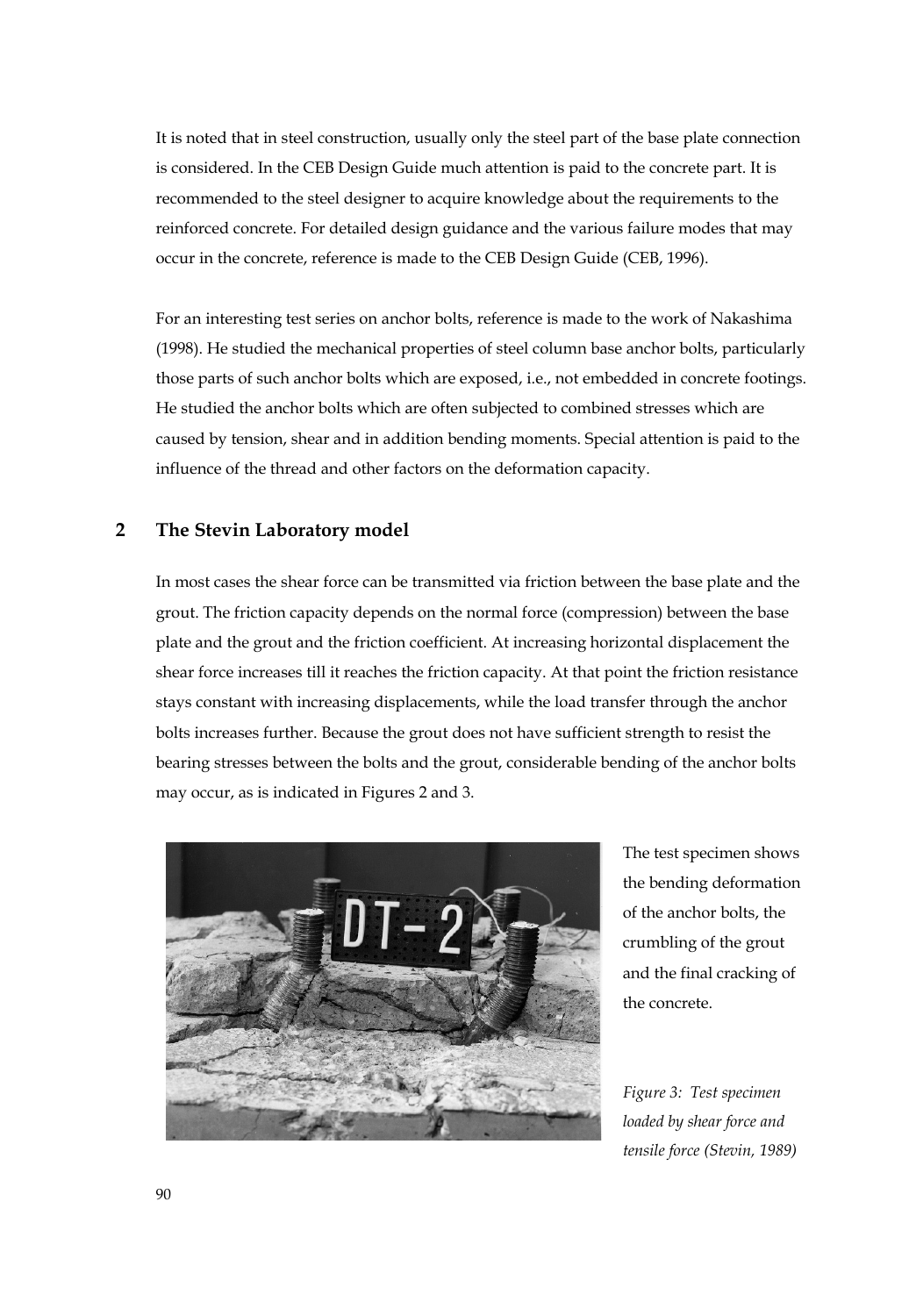## *2.1 Derivation of the analytical model*

In Figure 4, the deformations and some important measures are indicated. Figure 5 shows the schematisation of the deformations and the forces, which are taken into account in the analytical model. In the derivations, the following symbols are used:

| $A_{b,s}$     | $=$ | tensile stress area of the anchor bolt                                   |
|---------------|-----|--------------------------------------------------------------------------|
| $F_t$         | $=$ | applied tensile force                                                    |
| $F_h$         | $=$ | applied shear force (horizontal force)                                   |
| $F_{w}$       | $=$ | friction force between base plate and grout                              |
| $N_h$         | =   | normal force in the grout                                                |
| $F_a$         | $=$ | normal force in the anchor bolt                                          |
| $d_h$         | $=$ | diameter of the anchor bolt                                              |
| $\delta_a$    | $=$ | elongation of the anchor bolt                                            |
| $\delta_b$    | =   | compression of the grout layer                                           |
| $\delta_h$    | $=$ | horizontal displacement of the base plate                                |
| $\mathcal{V}$ | $=$ | actual thickness of the grout layer                                      |
| $v_r$         | =   | thickness of the grout layer in the analytical model: $v_r = v + 0.5d_h$ |
|               |     |                                                                          |



( $v_r = l$  as in the CEB model, see section 3)

*Figure 4: Deformation and some measurements of the anchor bolts* 



Due to the horizontal displacement of the base plate, bending of the bolts will occur and the tensile force in the bolts (*Fa*) will increase. This causes an increase of the compression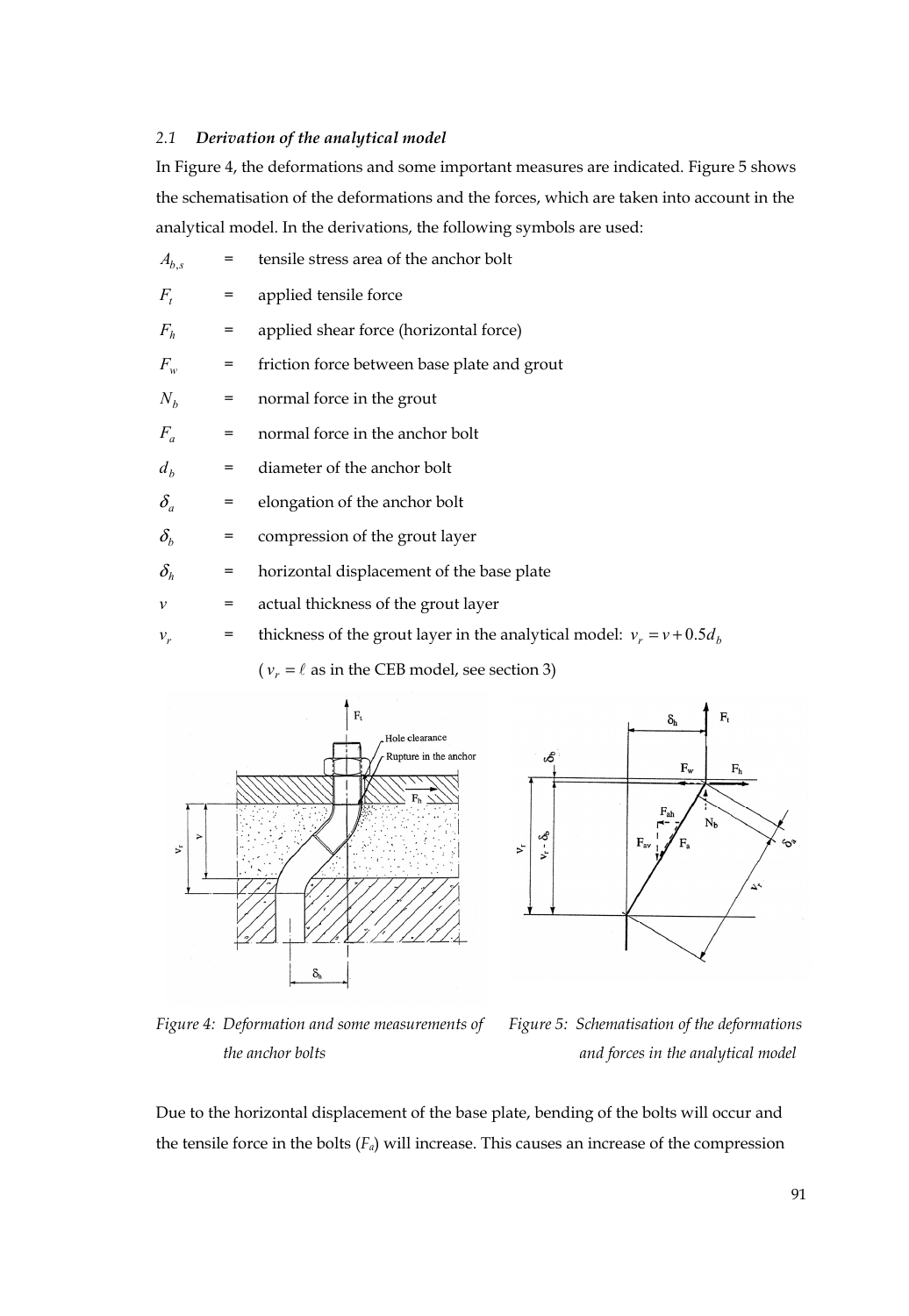force between the base plate and the grout, resulting in a larger friction force  $(F_w)$  between the grout and the base plate, see equations (2) and (3).

At rather small horizontal deformations  $(\delta_n)$ , the tensile force  $F_a$  in the bolt reaches the yield force  $F_{vb} = A_s \cdot f_{vb}$ . This means that the bending moments in the anchor bolts rapidly decrease and the horizontal component *Fah* of *Fa* (Figure 5) rapidly increases. Because of the high tensile force in the bolts, the bending moment capacity in the bolts will be small. Therefore, in the analytical model the bending moments in the bolts are not taken into account. The bearing stresses of the grout-bolt contact are not taken into account either, because they are small compared to other forces. For the horizontal equilibrium it follows:

$$
F_h = F_a \frac{\delta_h}{\nu_r + \delta_a} + F_w \tag{1}
$$

$$
F_w = f_w \left( F_a \frac{v_r - \delta_b}{v_r + \delta_a} - F_t \right) \tag{2}
$$

In these equations  $f_w$  is the coefficient of friction between the grout and the base plate. For the deformation it follows:

$$
\delta_h^2 = \left(v_r + \delta_a\right)^2 - \left(v_r - \delta_b\right)^2\tag{3}
$$

Because  $\delta_h^2$  is small compared with  $\delta_h$  this can be simplified to:

$$
\delta_h^2 = 2 \, \nu_r \left( \delta_a + \delta_b \right) \tag{4}
$$

For the "elastic" part of the behaviour,  $\delta_a$  and  $\delta_b$  can be written as:

$$
\delta_a = \frac{F_a v_r}{E A_{b,s}} \tag{5}
$$

$$
\delta_b = \frac{(F_a - F_t) v_r}{E_{\text{growth}}}
$$
\n(6)

Because  $E_{growth}$   $A_{growth}$  is much greater than  $EA_{b,s}$ ,  $\delta_b$  will be small compared with  $\delta_a$ . Therefore  $\delta<sub>b</sub>$  is not taken into account further. From the geometry it follows:

$$
\nu_r + \delta_a = \sqrt{\delta_h^2 + \nu_r^2} \tag{7}
$$

For  $(1)$ ,  $(2)$  and  $(4)$  can be written with  $(7)$ :

$$
F_h = F_a \frac{\delta_h}{\sqrt{\delta_h^2 + \nu_r^2}} + F_w \tag{8}
$$

$$
F_w = f_w \left( F_a \frac{v_r}{\sqrt{\delta_h^2 + v_r^2}} - F_t \right) \tag{9}
$$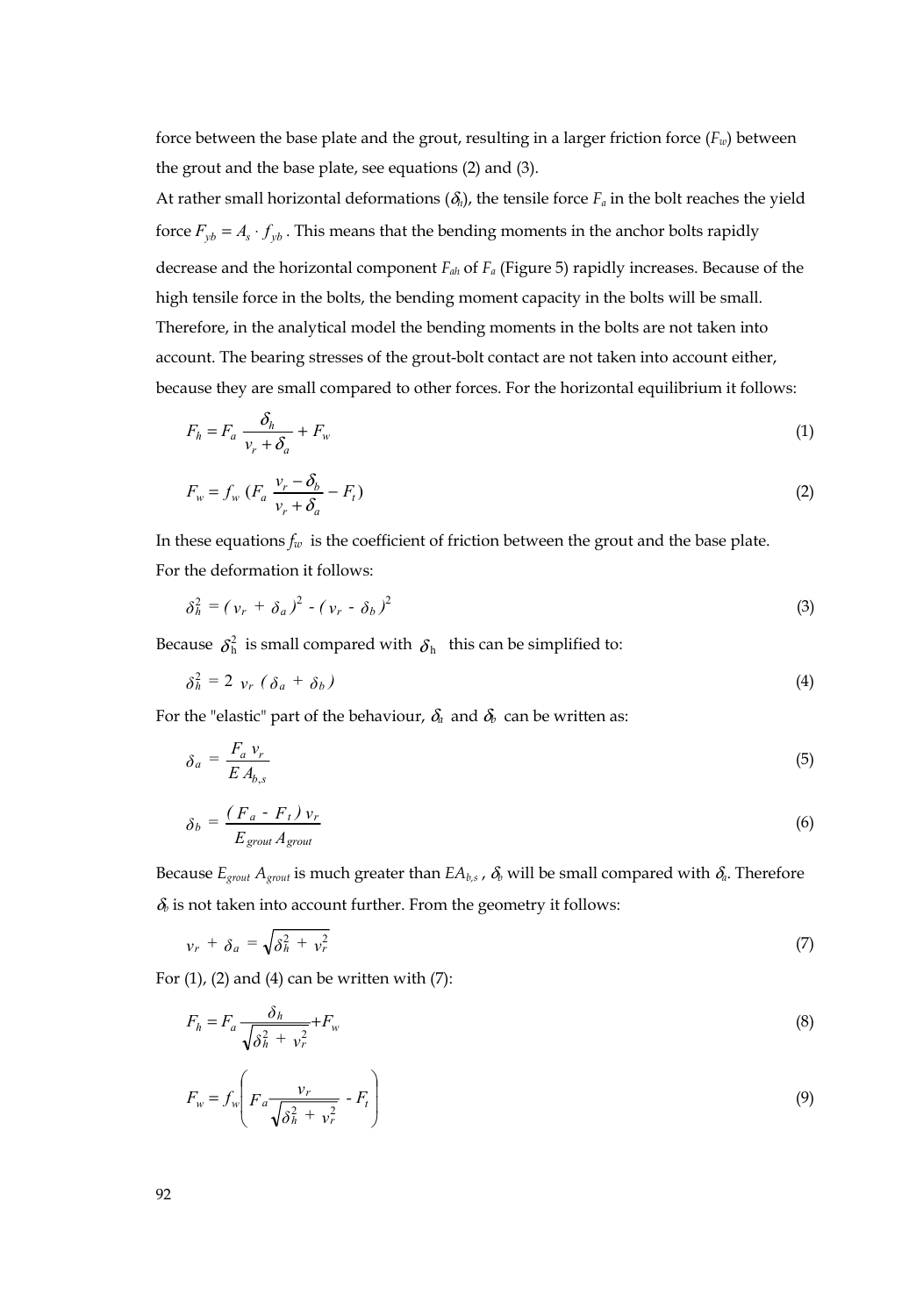$$
\delta_h = \sqrt{2 \, v_r \, \delta_a} \tag{10}
$$

For every  $\delta_h$  the elongation  $\delta_a$  can be calculated via (10), then with (5) the force  $F_a$  and with (8) and (9) the horizontal force  $F_h$ . The above equations are valid for  $F_a \leq F_{a,y}$  where

$$
F_{a,y} = A_s \cdot f_{y,b} \tag{11}
$$

For  $F_a = F_{a,y}$  it follows with (8), (9) and (11):

$$
F_h = \frac{f_{y,b} A_{b,s}}{\sqrt{\delta_h^2 + v_r^2}} (\delta_h + f_w v_r) - f_w F_t
$$
\n(12)

with

$$
\delta_h = v_r \sqrt{\frac{2f_{y,b}}{E}} \tag{13}
$$

For the design value of the coefficient of friction  $f_{wd}$  the following values are proposed:

- sand-cement mortar:  $f_{w,d} = 0.20$
- special grout (e.g. Pagel IV):  $f_{w,d} = 0,30$

#### *2.2 Comparison with one of the tests*

To demonstrate the analytical model, one of the test results is calculated, namely DT6 in (Stevin, 1989), see Figure 6. In this test, a tensile force  $F_t = 141$  kN was kept constant in the column, while the horizontal force  $F_h$  was increased. Figure 7 gives the test result together with the result of the analytical model. With equations (13) and (12) it follows:

$$
\delta_h = v_r \sqrt{\frac{2 f_{y,b}}{E}} = 40 \sqrt{\frac{2 \cdot 861}{210000}} = 3,6 \text{ mm}
$$
  

$$
F_h = \frac{f_{y,b} A_{b,s}}{\sqrt{\delta_h^2 + v_r^2}} (\delta_h + f_w v_r) - f_w F_t = \frac{861 \cdot 245}{\sqrt{3,6^2 + 40^2}} (3,6 + 0,20 \cdot 40) \cdot 2 - 0,20 \cdot 141 = 94 \text{ kN}
$$

A linear relationship is assumed until the value of  $\delta_h$  equals  $\delta_h$  according to equation (13) and  $F_a$  equals  $A_s f_{y,b}$ . This part of the load deformation curve is called the elastic stage, see Figure 7. For larger values of  $\delta_h$  the load deformation curve is called the plastic stage. E.g. for  $\delta_h$  = 15 mm, it follows with equation (12):  $F_h$  = 227 - 28 = 199 kN.

In the test, failure occurred in the anchor bolts (rupture) at the edge of the base plate, due to local high bending strains. The value  $F_{v, Rd} = 105$  kN in Figure 7 is explained in the next section.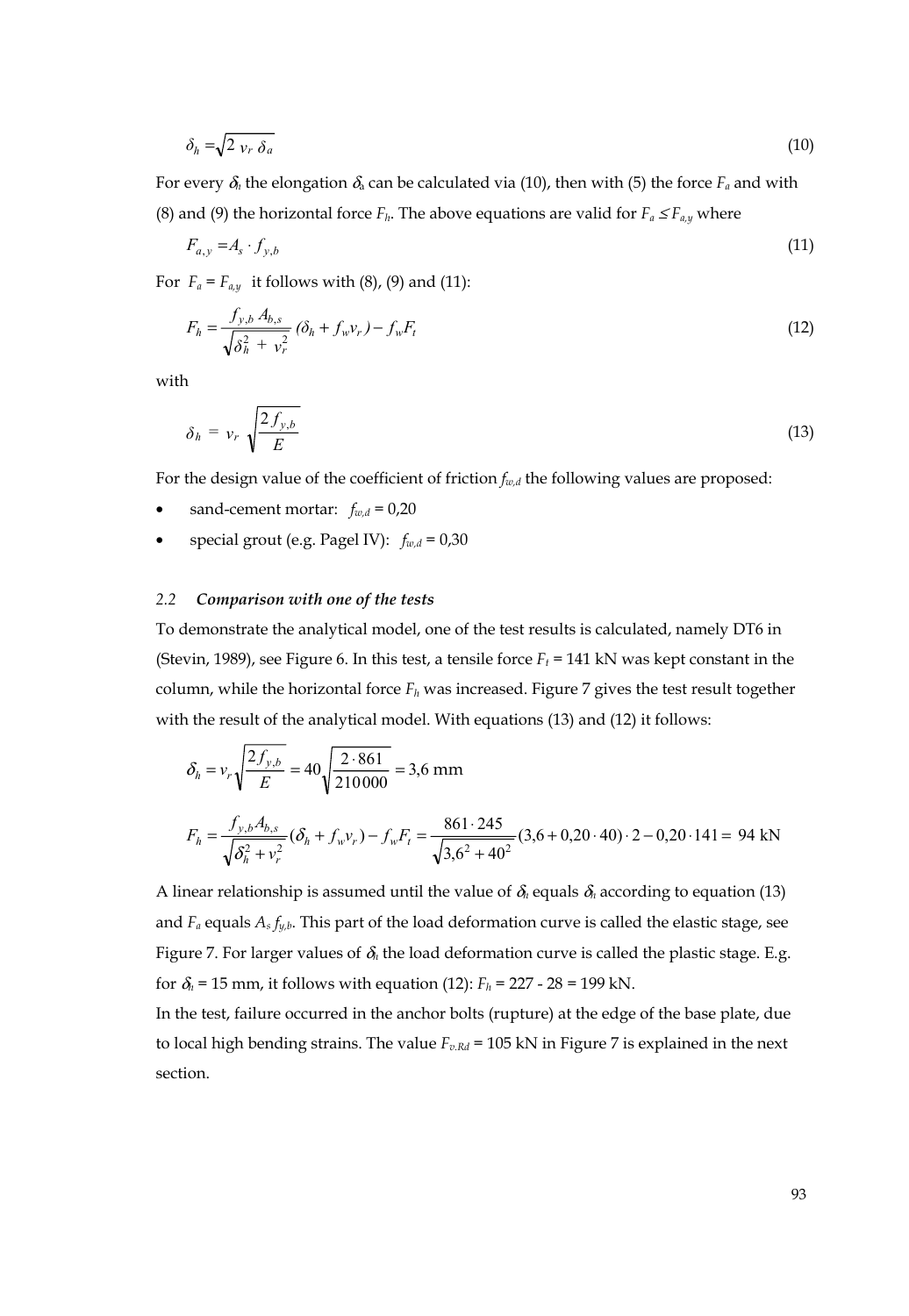

*Figure 6: Set-up of test DT6* 

- 2 anchor bolts M20, grade 8.8
- $F_{u,b}$  = 1076 N/mm<sup>2</sup> (measured tensile strength of the bolt material)
- $f_{y;b}$  = 861 N/mm<sup>2</sup> (assumed as 0,8 *fu,b*)
- $\varepsilon_{u,b}$  = 12% (measured rupture strain of the bolt material)
- $A_s = 245$  mm<sup>2</sup>
- grout = sand-cement mortar
- $v = 30$  mm
- $v_r = 30 + 0.5 \cdot 20 = 40$  mm



*Figure 7: Comparison of the analytical model with result of test DT6* 

#### *2.3 Ultimate design strength*

The ultimate strength is a function of the strength of the various parts in the column base and the ductility of the anchor bolts. A greater ductility allows a greater horizontal displacement and thus a greater *Fah* (Figure 5) and consequently a greater *Fh* .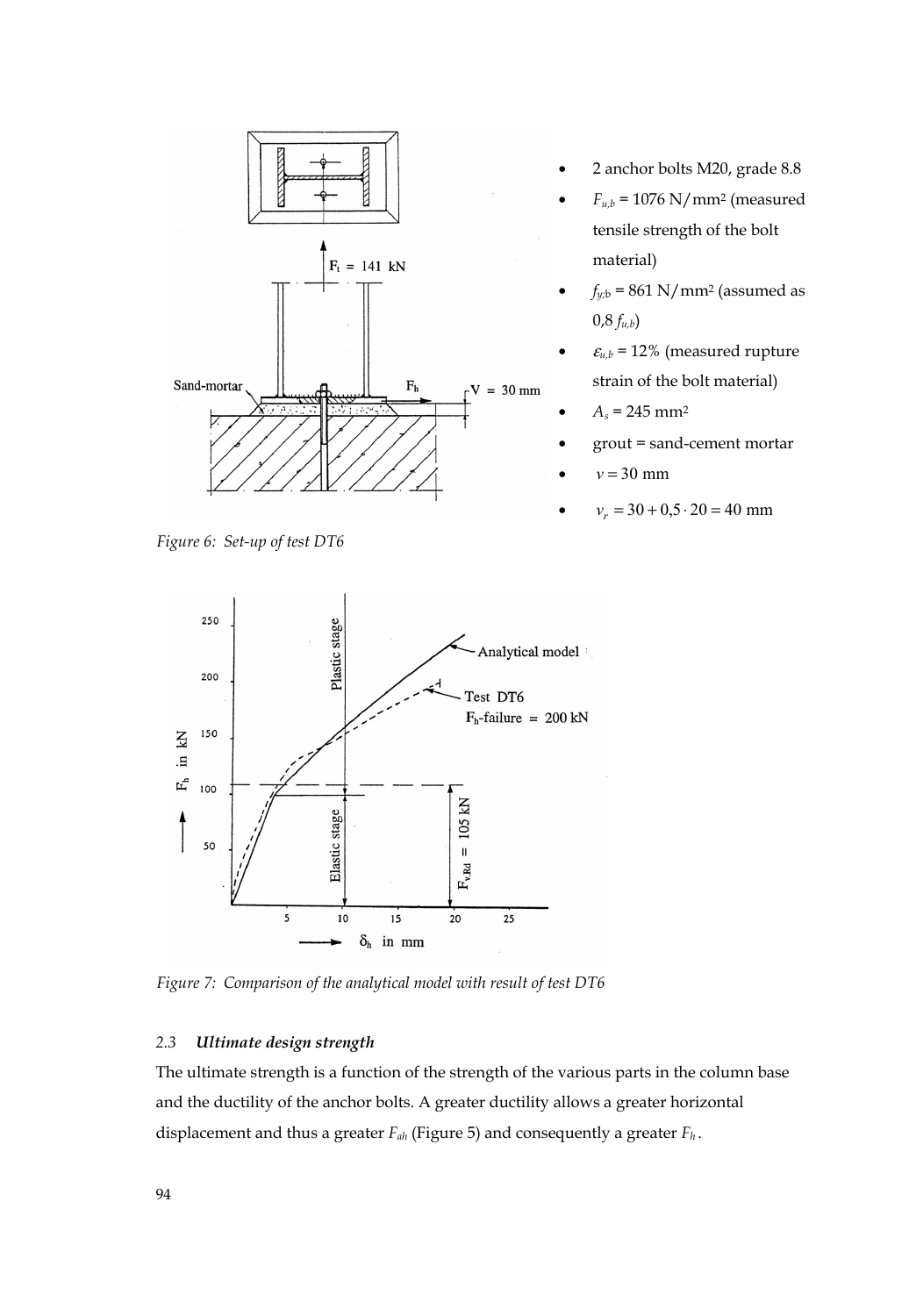It can also be noted that δ*h* should be limited, both at serviceability and at ultimate limit state.

To predict the ultimate strength (if governed by the anchor bolt), a relation is needed between the local strain in the bolt and the horizontal deformation. Furthermore, the strain capacity (ductility) of the various anchor materials must be known.

In the tests, it appeared, as could be expected, that 4.6 grade anchor bolts were much more ductile than the 8.8 grade bolts. A difference in ductility can also be found in the requirements in the relevant product standards.

It is not easy to establish a reliable model to determine the strains in the anchor bolts and to find reliable data for the bending strain capacity of various anchor bolt materials. Therefore, a simplified method is proposed for the shear resistance of 4.6 and 8.8 grade anchor bolts. This simplified method is adopted in the Dutch Standard (NEN 6770, 1990):

4.6 anchors: 
$$
F_{v,Rd} = \frac{0.375 f_{u,b} \cdot A_{b,s}}{\gamma_{Mb}}
$$
 (14)

8.8 anchors: 
$$
F_{v, Rd} = \frac{0.25 f_{u,b} \cdot A_{b,s}}{\gamma_{Mb}}
$$
 (15)

with γ*Mb* = 1,25.

Differences in ductility cause differences in ultimate strength, see Fig 7. This is the reason for the different factors in (14) and (15). Note that the resistance functions (14) and (15) are similar to the "normal" Eurocode 3 functions for bolts loaded in shear:

4.6 and 8.8 bolts: 
$$
F_{v, Rd} = \frac{0.60 f_{u,b} \cdot A_{b,s}}{\gamma_{Mb}}
$$
 (16)

After checking the design resistance, the horizontal displacements should be checked for the serviceability limit state and for the ultimate limit state.

## **3 The CEB Design Guide model**

In the CEB Design Guide (CEB, 1996), the load transfer from a fixture (e.g. base plate) into the concrete is covered. The CEB Design Guide covers many types of anchors and possible failure modes of the concrete. The design of the fixture (e.g. the base plate) must be performed according to the appropriate code of practice. In case of steel fixtures, a steel construction code is used.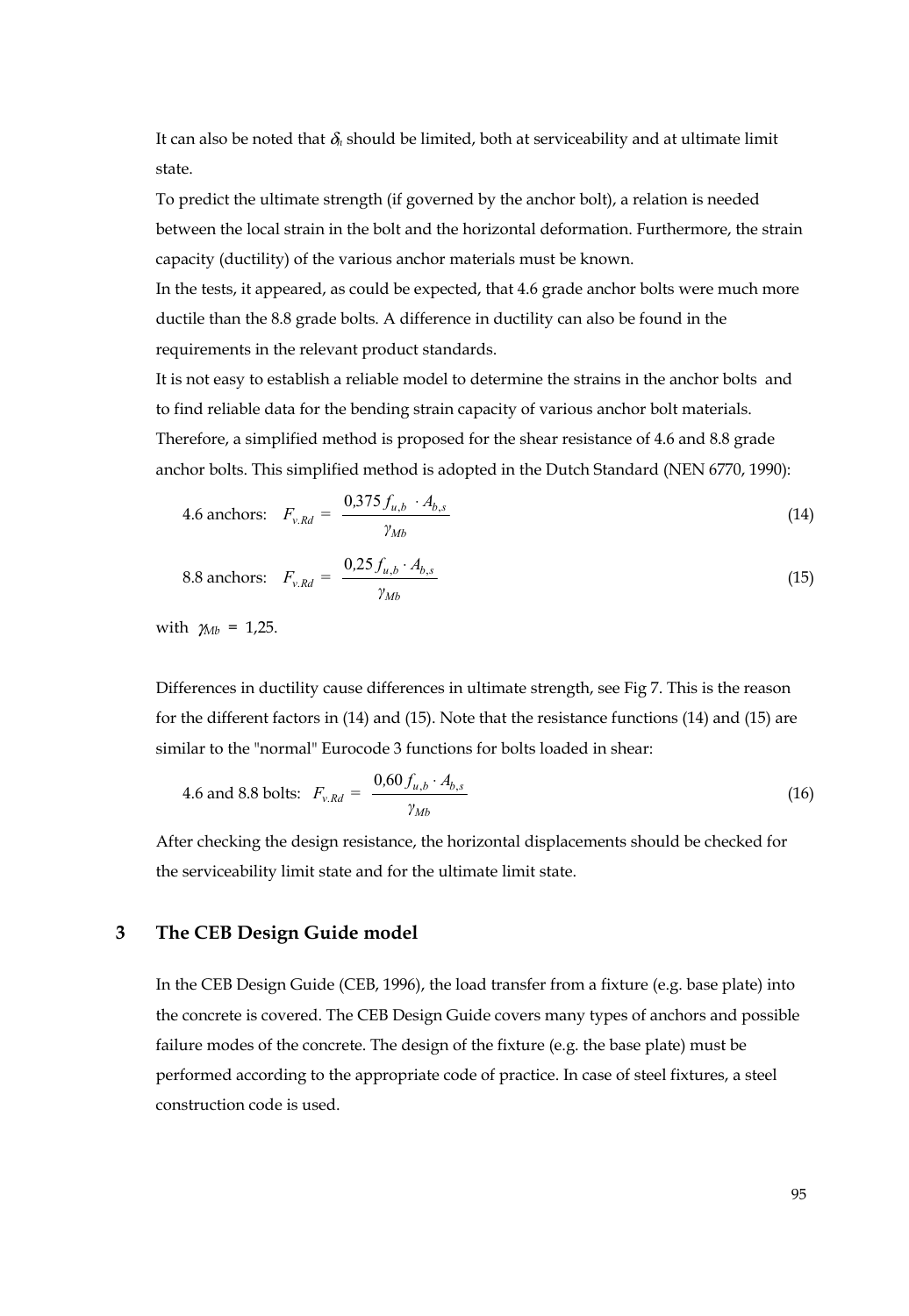Background information can be found in a separate CEB state of the art report: "Fastenings to concrete and masonry structures" (CEB, 1994). It reviews the behaviour of fastenings in concrete and masonry for the entire range of loading types (including monotonic, sustained, fatigue, seismic and impact loading), as well as the influence of environmental effects, based on experimental results.

For the transfer of shear forces, two methods are considered, namely:

- Friction between the fixture (e.g. base plate) and the grout or concrete,
- Shear/bending of the anchors.

#### *3.1 Friction between base plate and grout/concrete*

In section 4.1 of the CEB Guide it is stated that when a bending moment and/or a compression force is acting on a fixture, a friction force may develop, which for simplicity may conservatively be neglected in the design of the anchorage. If it is to be taken into account, then the design value of this friction force  $V_{Rdf}$  may be taken as:

$$
V_{RD,f} = V_{Rk,f} / \gamma_{Mf} = \mu \cdot C_{Sd} / \gamma_{Mf}
$$
\n
$$
(17)
$$

with

 $V_{Rk,f}$  = characteristic shear force

 $V_{Rdf}$  = design shear force

 $\mu$  = coefficient of friction

 $C_{Sd}$  = compression force under the fixture due to design actions

 $\gamma_{Mf}$  = 1,5 (ultimate limit state)

$$
\gamma_{Mf}
$$
 = 1.3 (limit state of fatigue)

 $\gamma_{Mf}$  = 1,0 (serviceability 1imit state)

In general, the coefficient of friction between a fixture and concrete may be taken as  $\mu = 0.4$ . The friction force  $V_{Rdf}$  should be neglected if the thickness of grout beneath the fixture is thicker than 3 mm (e.g. in case of levelling nuts) and for anchorages close to an edge. In conclusion, it can be stated that for "normal column bases", according to the CEB Guide, load transfer through friction should be neglected because in normal steel constructions the thickness of the grout is always more than 3 mm.

#### *3.2 Shear/bending of anchor bolts*

For the resistance of anchor bolts, two cases are considered, namely *(b)* and *(c)*:

*(b) Shear loads without lever arm*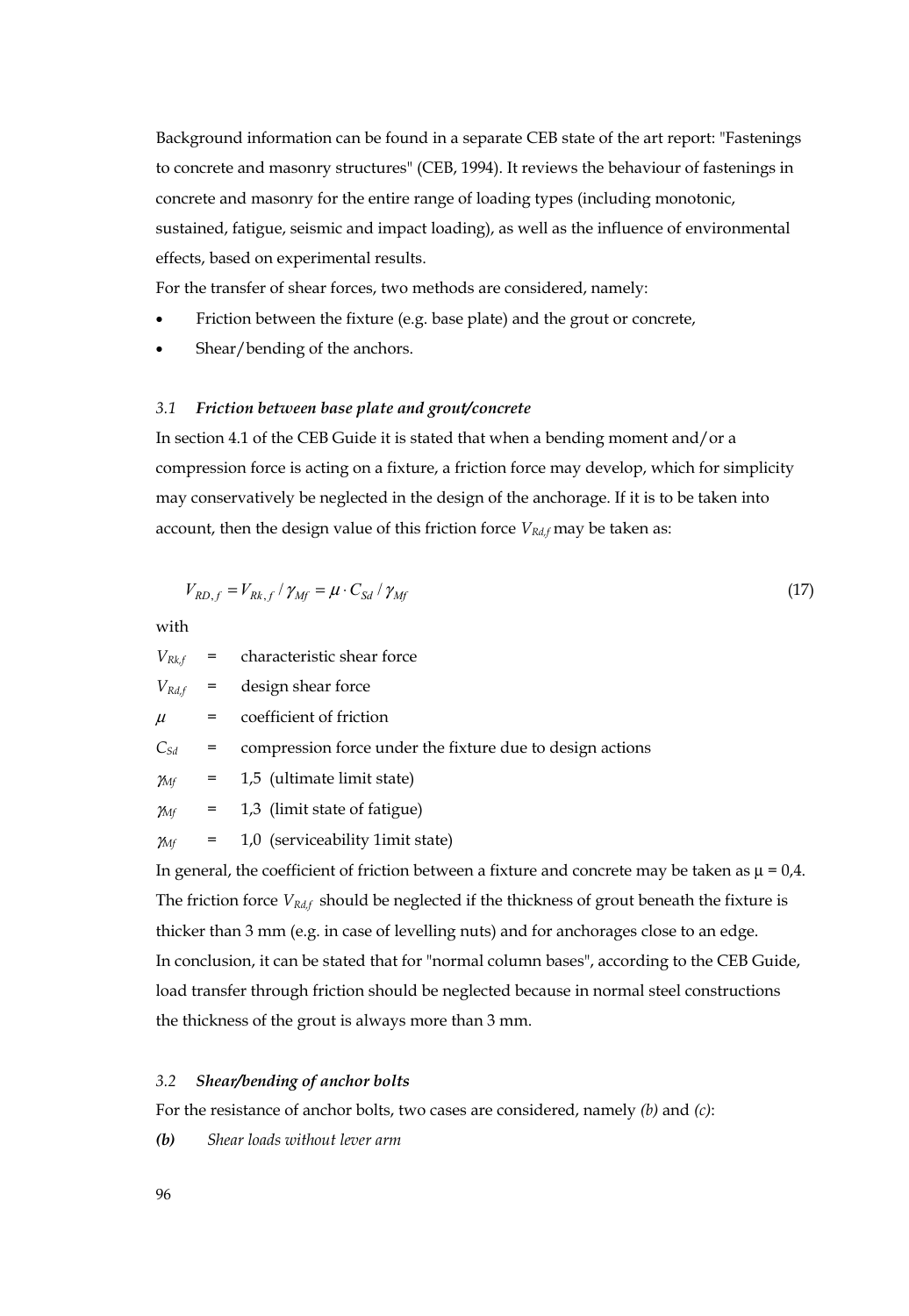Shear loads acting on anchors may be assumed to act without a lever arm if both of the following conditions are fulfilled.

- (1) The fixture must be made of metal and in the area of the anchorage be fixed directly to the concrete without an intermediate layer or with a levelling layer of mortar with a thickness  $\leq 3$  mm.
- (2) The fixture must be adjacent to the anchor over its entire thickness.
- *(c) Shear loads with lever arm*

If the conditions (1) and (2) of the preceding section  $(b)$  are not fulfilled, the length  $\ell$ of the lever arm is calculated according to equation (18):

$$
\ell = a_3 + e_1 \tag{18}
$$

with

- $e_l$  = distance between shear load and concrete surface
- $a_3 = 0.5$  *d* for post-installed and cast-in-place anchors (Figure 8)
- $a_3$  = 0 if a washer and a nut are directly clamped to the concrete surface
- $d =$  nominal diameter of the anchor bolt or thread diameter (Figure 8)

The design moment acting on the anchor is calculated according to equation (19):

$$
M_{Sd} = V_{Sd} \cdot \frac{\ell}{\alpha_M} \tag{19}
$$

The value of  $\alpha_M$  depends on the degree of restraint at the side of the fixture. No restraint ( $\alpha_M$  = 1,0) should be assumed if the fixture can rotate freely. Full restraint  $(\alpha_M = 2,0)$  may be assumed only if the fixture cannot rotate (see Figure 8b) and the hole is smaller than 1,2*d*.



*Figure 8: Examples of fastenings (a) without and (b) with full restrain of the anchor at the side of the fixture (Figure 27 in the CEB Design Guide)*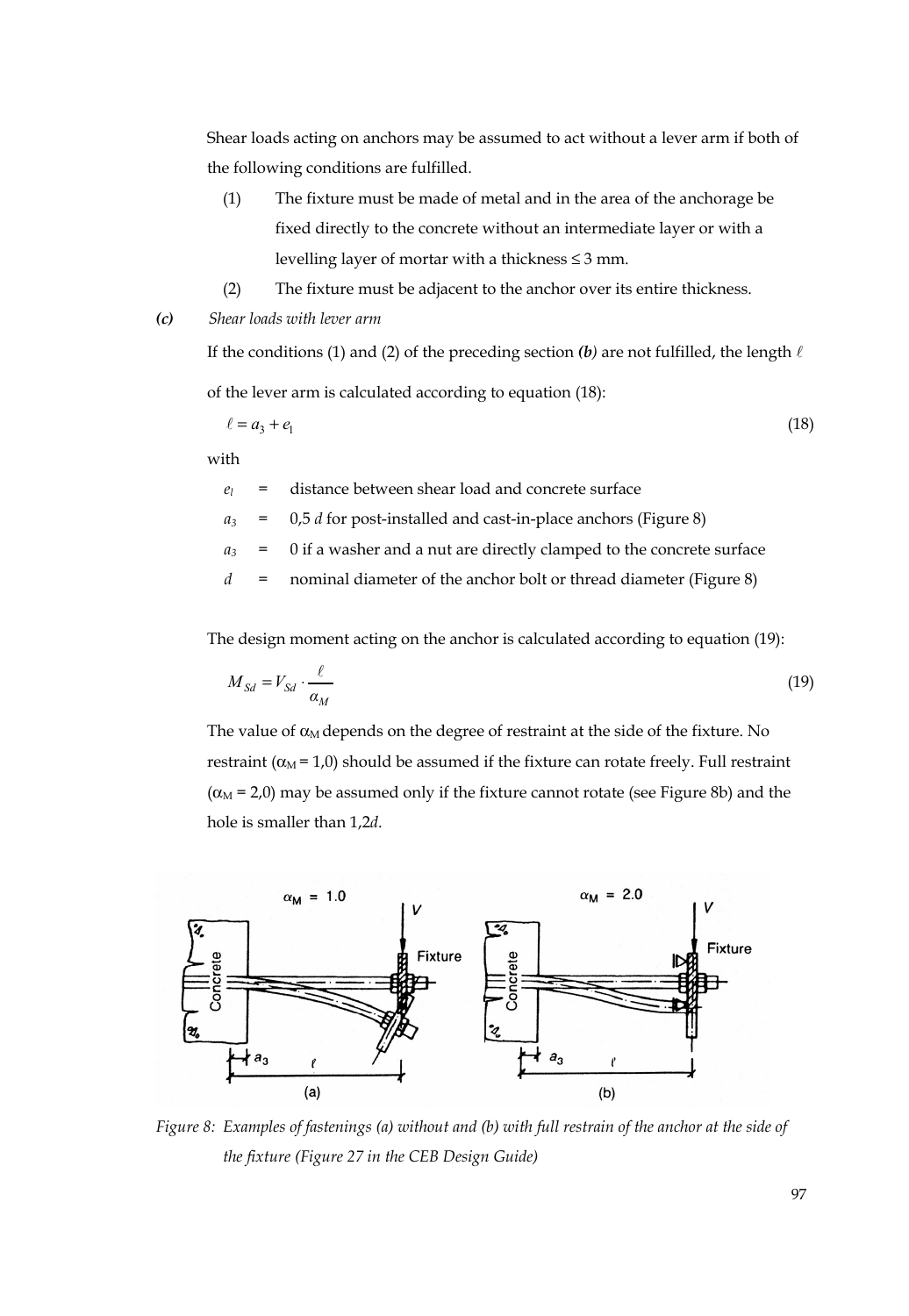#### *3.3 Plastic analysis*

In section 4.2.2 of the CEB Guide it is stated that in a plastic analysis it is assumed that significant redistribution of anchor tension and shear forces will occur in a group of anchor bolts. Therefore, plastic analysis is acceptable only when the failure is governed by ductile steel failure of the anchors. To ensure this failure mode, the CEB Guide gives several conditions that should be met:

- (1) The arrangement of the anchors. It is assumed that base plates meet these conditions.
- (2) The ultimate strength of a fastening as governed by concrete failure, should exceed its strength as governed by steel failure (equation (20)):

$$
R_{d,c} \ge 1.25 R_{d,s} \cdot f_{uk} / f_{vk} \tag{20}
$$

with

 $R_{dc}$  = design concrete capacity of the fastening (concrete cone, splitting or pull out failure (tension loading) or concrete pry-out or edge failure (shear loading),

 $R_{ds}$  = design steel capacity of the fastening,

 $f_{uk}$  = the characteristic ultimate tensile strength (nominal value),

 $f_{yk}$  = the characteristic yield strength or proof strength respectively (nominal value).

Equation (20) should be checked for tension, shear and combined tension and shear forces.

- (3) The nominal steel strength of the anchors should not exceed *fuk* = 800 MPa. The ratio of nominal steel yield strength to nominal ultimate strength should not exceed *fyk / fuk* = 0,8, while the rupture elongation (measured over a length equal to 5*d*) should be at least 12%.
- (4) Anchors that incorporate a reduced section (e.g. a threaded part) should satisfy the following conditions:
	- (a) For anchors loaded in tension, the tensile strength *Nuk* of the reduced section should either be greater than 1.1 times the yield strength *Nyk* of the unreduced section, or the stressed length of the reduced section should be  $\geq$ 5*d* (*d* = anchor diameter outside the reduced section).
	- (b) For anchors loaded in shear or which are to redistribute shear forces, the beginning of the reduced section should either be ≥ 5*d* below the concrete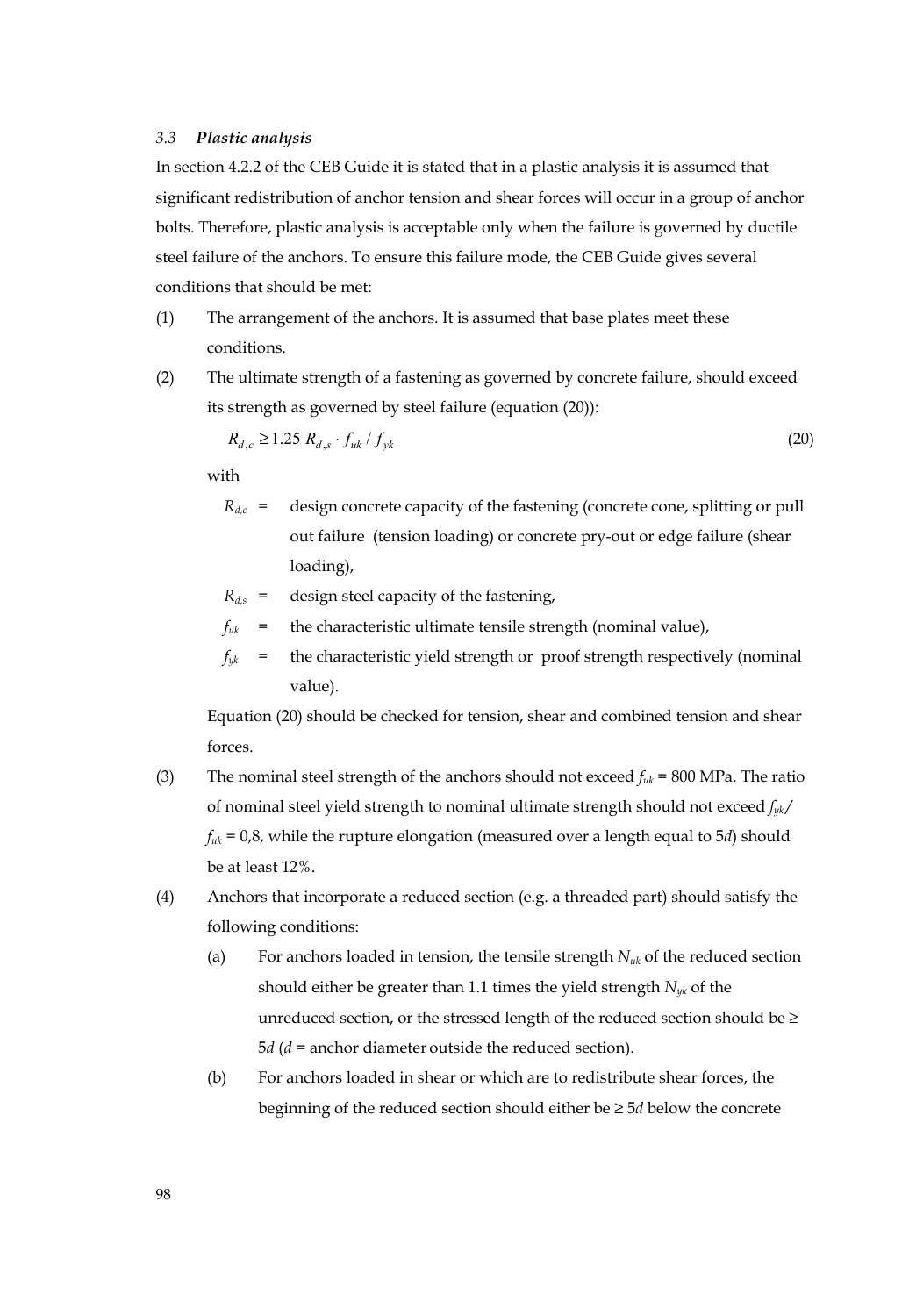surface or in the case of threaded anchors the threaded part should extend ≥ 2*d* into the concrete.

- (c) For anchors loaded in combined tension and shear, the conditions (a) and (b) above should be met.
- (5) The steel fixture should be embedded in the concrete or fastened to the concrete without an intermediate layer or with a layer of mortar with a thickness  $\leq$  3 mm.
- (6) The diameter of the clearance hole in the fixture should be ≤ 1,2*d* (the bolt is assumed to bear against the fixture).

From the above equations, especially equation (20), it follows that according to the CEB Design Guide plastic design is only allowed for base plates without grout layer or with a grout layer not thicker than 3 mm. For usual base plate construction this means that according to the CEB Design Guide, plastic design is not allowed.

In equation (20) the relation between the required design concrete capacity of the fastening and the design steel capacity of the fastening is given. It appears that for e.g. 8.8 anchors it gives:

$$
R_{d,c} \ge 1,56 \ R_{d,s} \tag{21}
$$

In the Stevin Laboratory design model it is assumed that measures are taken to ensure that failure of the concrete will not occur before failure of the base plate or anchor. The above requirements seem adequate to ensure this prerequisite.

#### *3.4 Resistance functions for the shear load*

In section 9.3.1 of the CEB Design Guide (1994), the following required verifications are given in the case of shear loading (elastic design approach):

- Steel failure, shear load without lever arm ( $V_{Rd,s}$ )
- Steel failure, shear load with lever arm ( $V_{Rd,sm}$ )
- Concrete pry-out failure ( $V_{Rd,cp}$ )
- Concrete edge failure (*VRd,c*)

For the design values  $V_{Rd,s}$  and  $V_{Rd,sm}$  the following equations are given:

$$
V_{\text{Rd,s}} = \frac{V_{\text{Rk,s}}}{\gamma_{\text{Ms}}} \qquad \text{with} \qquad V_{\text{Rk,s}} = k_2 \cdot A_s \cdot f_{\text{yk}} \tag{22}
$$

$$
V_{\text{Rd,sm}} = \frac{V_{\text{Rk,sm}}}{\gamma_{Ms}} \quad \text{with} \quad V_{\text{Rk,sm}} = \frac{\alpha_{\text{M}} \cdot M_{\text{Rk,s}}}{\ell} \tag{23}
$$

with

$$
k_2 = 0.6 \tag{24}
$$

99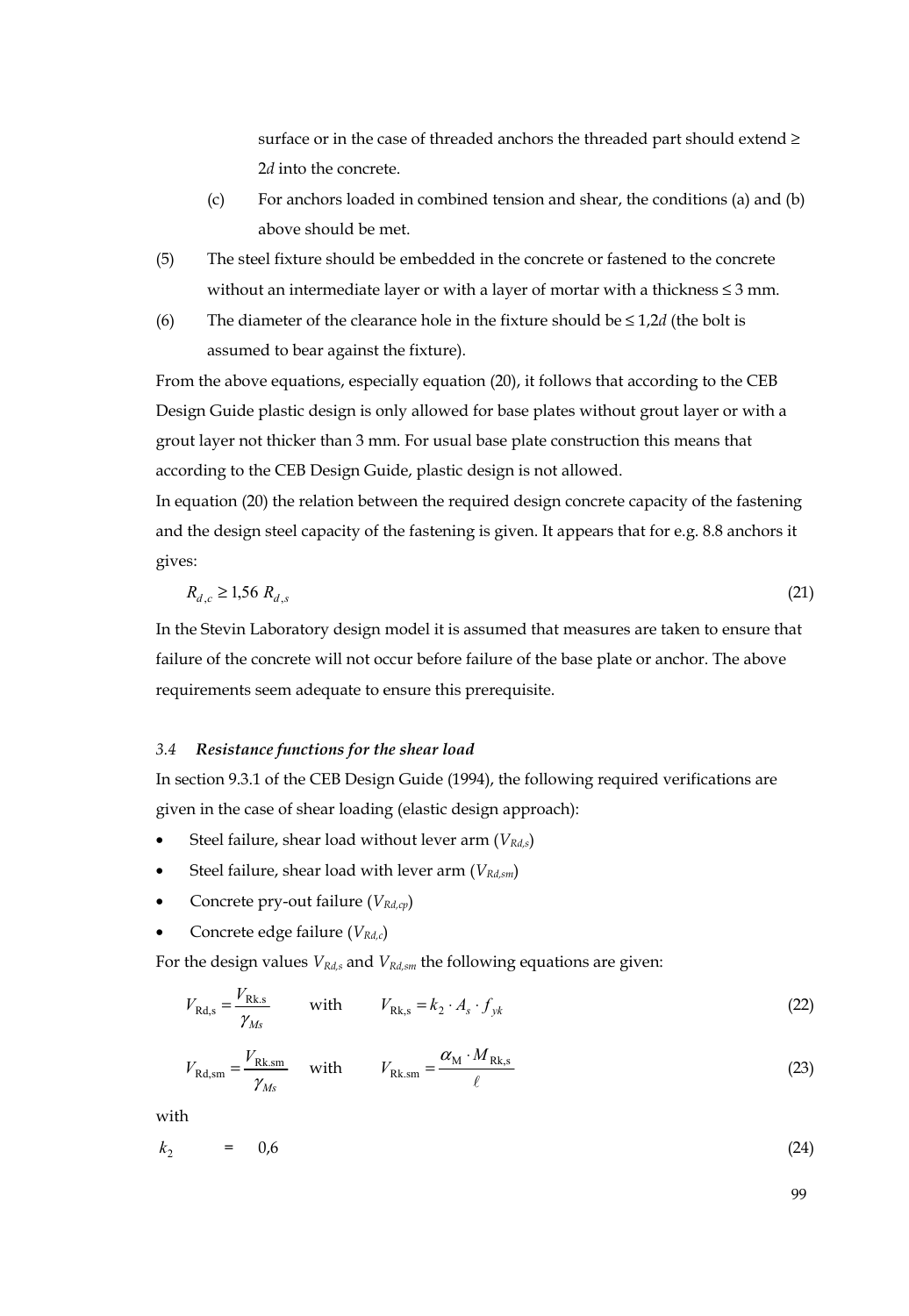| $A_{\rm s}$   | $=$ | stressed cross-section of the anchor in the shear plane                                                    |      |
|---------------|-----|------------------------------------------------------------------------------------------------------------|------|
|               |     | $M_{Rk,s}$ = $M_{Rk,s}^0 (1 - N_{Sd} / N_{Rd,s})$                                                          | (25) |
|               |     | $M_{Rk,s}^0$ = characteristic bending resistance of individual anchor $M_{Rk,s}^0$ = 1,5 $W_{e\ell}f_{uk}$ | (26) |
|               |     | $N_{Rd,s}$ = $N_{Rk,s}/\gamma_{Ms}$                                                                        | (27) |
|               |     | $N_{Rk,s}$ = $A_s \cdot f_{y,k}$                                                                           | (28) |
|               |     | $\gamma_{Ms}$ = 1,20 if $f_{uk} \le 800$ MPa and $f_{vk} / f_{uk} \le 0.8$                                 | (29) |
| $\gamma_{Ms}$ |     | = 1,50 if $f_{uk} \ge 800$ MPa or $f_{vk} / f_{uk} \ge 0.8$                                                | (30) |
| $N_{Sd}$      | $=$ | applied normal force                                                                                       |      |
| $\alpha_M$    | $=$ | factor depending on the support conditions, see Figure 8                                                   |      |





 $\ell$  = length of lever arm



Type of grout:

- Special grout Pagel IV
- Sand cement mortar 2:1
- No grout

Thickness of grout:

- 15 mm
- $\bullet$  30 mm
- $\bullet$  60 mm

Anchor bolt:

- $M20 4.6$
- $M20 8.8$

Anchoring length:

• 250 mm with a bend at the end of the bar

• 600 mm with anchor plate Concrete reinforcement:

- with reinforcement
- without reinforcement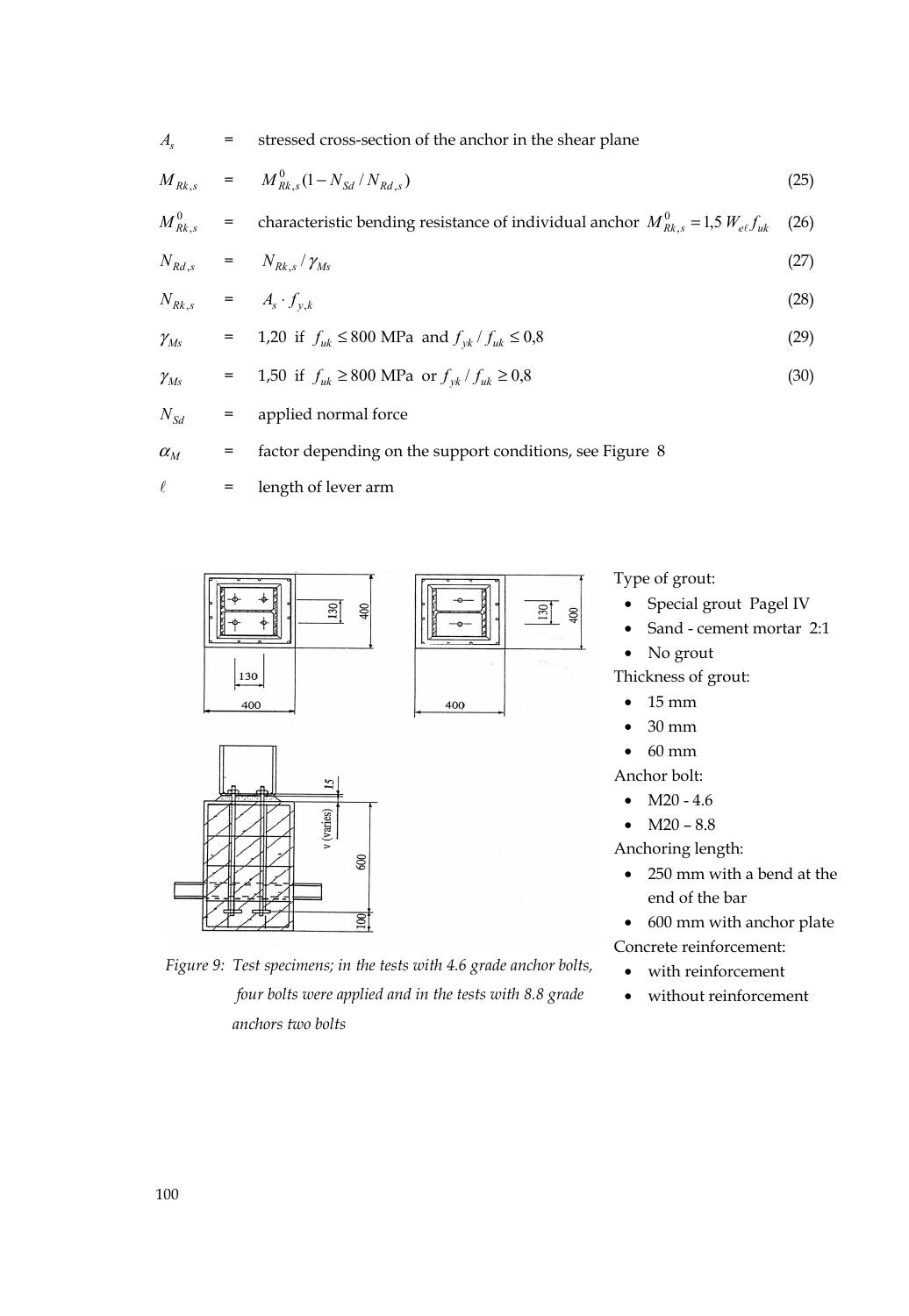|                 | Anchors        |                 |                                 |                       |                                            |                        |                                        |                 |                                    |                     |
|-----------------|----------------|-----------------|---------------------------------|-----------------------|--------------------------------------------|------------------------|----------------------------------------|-----------------|------------------------------------|---------------------|
| Test            | number         | Class           | <b>Yield</b> stress<br>$f_{yb}$ | Ultimate stress<br>fм | Thickness of the<br>grout $\boldsymbol{v}$ | $F_t$<br>Tensile force | Measured ultimate<br>shear force $F_h$ | Failure mode *) | Design value $F_{v, Rd}$ $^{**}$ ) | Test / design value |
|                 |                |                 | MPa                             | MPa                   | mm                                         | kN                     | $\rm{kN}$                              |                 | kN                                 |                     |
| D7              | $\overline{4}$ | 4.6             | 290                             | 423                   | 30                                         | $\boldsymbol{0}$       | 310                                    | Rupture         | 124                                | 2,50                |
| D <sub>8</sub>  | $\overline{4}$ | 4.6             | 290                             | 423                   | 30                                         | $\boldsymbol{0}$       | 310                                    | Rupture         | 124                                | 2,50                |
| D <sub>9</sub>  | $\overline{4}$ | 4.6             | 290                             | 423                   | 30                                         | $\boldsymbol{0}$       | 260                                    | Rupture         | 124                                | 2,10                |
| D <sub>10</sub> | $\overline{2}$ | $\!\!\!\!\!8.8$ |                                 | 1196                  | 30                                         | $\boldsymbol{0}$       | 300                                    | Rupture         | 117                                | 2,56                |
| D11             | $\overline{4}$ | 4.6             | 283                             | 423                   | 30                                         | $\mathbf{0}$           | 234                                    | Rupture         | 124                                | 1,89                |
| D12             | $\overline{2}$ | 8.8             |                                 | 1176                  | 60                                         | $\boldsymbol{0}$       | 295                                    | Rupture         | 115                                | 2,57                |
|                 |                | ----            | ----                            |                       |                                            |                        | ----                                   |                 | ----                               | ----                |
| DT1             | $\overline{4}$ | 4.6             | 290                             | 423                   | 30                                         | 182                    | 170                                    | Cracking        | 124                                | 1,37                |
| DT <sub>2</sub> | $\overline{4}$ | 4.6             | 290                             | 423                   | 30                                         | 121                    | 250                                    | Cracking        | 124                                | 2,06                |
| DT3             | $\overline{4}$ | 4.6             | 290                             | 423                   | 30                                         | 121                    | 240                                    | Rupture         | 124                                | 1,94                |
| DT4             | $\overline{4}$ | 4.6             | 290                             | 423                   | 30                                         | 121                    | 240                                    | Rupture         | 124                                | 1,94                |
| DT <sub>5</sub> | $\overline{2}$ | 8.8             |                                 | 1152                  | 30                                         | 141                    | 178                                    | Rupture         | 113                                | 1,57                |
| DT6             | $\overline{2}$ | $\!\!\!\!\!8.8$ |                                 | 1076                  | 30                                         | 141                    | 200                                    | Rupture         | 105                                | 1,90                |
| DT7             | $\overline{2}$ | 8.8             |                                 | 1070                  | 30                                         | 141                    | 190                                    | Rupture         | 105                                | 1,81                |
| DT8             | $\overline{2}$ | $\!\!\!\!\!8.8$ |                                 | 1045                  | 60                                         | 141                    | 230                                    | Rupture         | 102                                | 2,25                |
| DT9             | $\overline{4}$ | 4.6             | 290                             | 423                   | 60                                         | 121                    | 180                                    | Pull-out        | 124                                | 1,45                |
| DT10            | $\overline{2}$ | $\!\!\!\!\!8.8$ |                                 | 1049                  | 60                                         | 141                    | 228                                    | Rupture         | 102                                | 2,23                |
| <b>DT11</b>     | $\overline{4}$ | 4.6             | 290                             | 423                   | 15                                         | 121                    | 270                                    | Cracking        | 124                                | 2,17                |
| DT12            | $\overline{2}$ | 8.8             |                                 | 1176                  | 15                                         | 141                    | 255                                    | Rupture         | 115                                | 2,21                |
| DT13            | $\overline{4}$ | 4.6             | 280                             | 414                   | 60                                         | 121                    | 320                                    | Rupture         | 122                                | 2,62                |
| DT14            | 4              | 4.6             | 283                             | 411                   | 60                                         | 121                    | 305                                    | Cracking        | 121                                | 2,52                |
| DT15            | $\overline{2}$ | $\!\!\!\!\!8.8$ |                                 | 1089                  | 30                                         | 200                    | 200                                    | Cracking        | 107                                | 1,87                |
| DT16            | $\overline{4}$ | 4.6             | 309                             | 443                   | 30                                         | 200                    | 255                                    | Rupture         | 130                                | 1,96                |

*Table 1: Summary of test results and comparison with design values according to the proposed resistance functions (Stevin, 1989)* 

\*) Cracking = cracking of the concrete after large deformation of the anchor, e.g. for

test DT2 compare Figure 2.

Rupture = rupture of the anchor

Pull-out = pull-out of the anchor

\*\*) These values were calculated with the measured material properties and dimensions.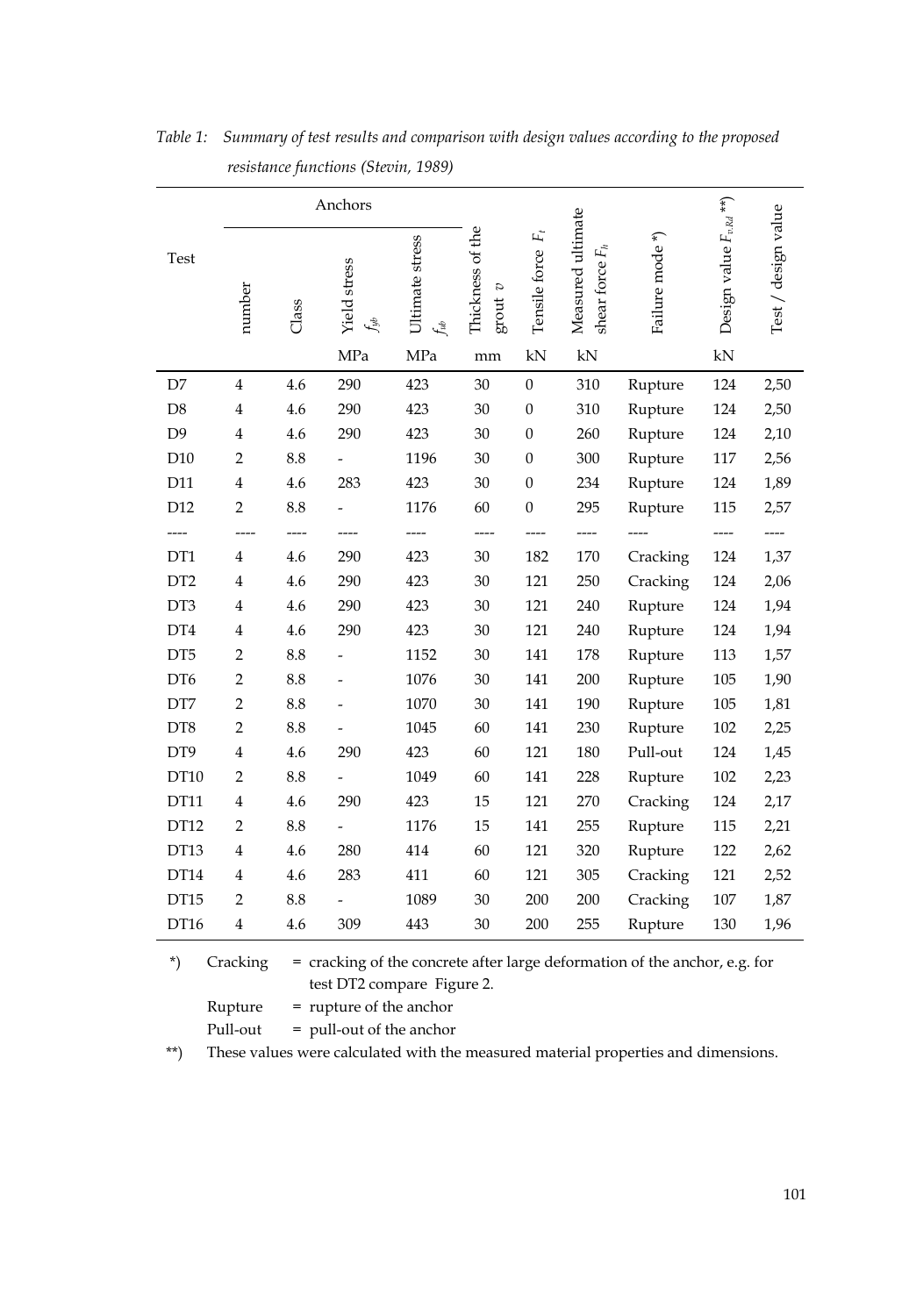## **4 Test Results and Comparison with the Models**

#### *4.1 Test programme*

The main dimensions of the test specimens are given in Figure 9, as well as the parameters in the test programme. See also Figures 3 and 6. More information on the test set-up is given in the Stevin Laboratory report (1989). In the test programme (Stevin, 1989), three test series were carried out:

- Test series 1 (6 tests D1 D6), with only shear force. Due to insufficient strength of the concrete, premature splitting of the concrete occurred. These test results are omitted.
- Test series 2 (6 tests D7 D12), with only shear force. In these specimens, more reinforcement bars were applied in the concrete.
- Test series 3 (16 tests DT1 DT16), with a combination of tensile force and shear force.

#### *4.2 Test results and comparison with the Stevin Laboratory model*

In Table 1 a summary is given of the main test results and a comparison with the proposed resistance functions.

## *4.3 Comparison with the CEB model*

The results of the comparison for all tests are given in Table 2. The application of the CEB model for one of the tests (DT5) is demonstrated below.

#### Bolts M20, grade 8.8

|              |     | $f_{ub,measured}$ = 1152 MPa                                                        |
|--------------|-----|-------------------------------------------------------------------------------------|
|              |     | take $f_{yk}$ = 0,8 · 1152 = 922 MPa                                                |
|              |     | take $\gamma_{Ms}$ = 1,20 (for 8.8 bolts)                                           |
| $A_{s}$      |     | = $\pi \cdot d_s^2/4$ = 245 mm <sup>2</sup> giving $d_s$ = 17,66 mm                 |
| $N_{Rk,s}$   |     | $=$ $A_s \cdot f_{vk} = 245.922 \cdot 10^{-3} = 226$ kN                             |
| $N_{Rd,s}$   |     | $N_{Rk,s}/\gamma_{Ms} = 226/1,20 = 188$ kN                                          |
| $N_{Sd}$     |     | $= 141/2 = 70.5$ kN                                                                 |
| $W_{el}$     |     | = $\frac{\pi \cdot d_s^3}{32} = \frac{\pi \cdot 17,66^3}{32} = 541$ mm <sup>3</sup> |
| $M^0_{Rk,s}$ | $=$ | $1.5 W_{e\ell} \cdot f_{\nu k} = 1.5.541.922 = 748.10^3$ Nmm                        |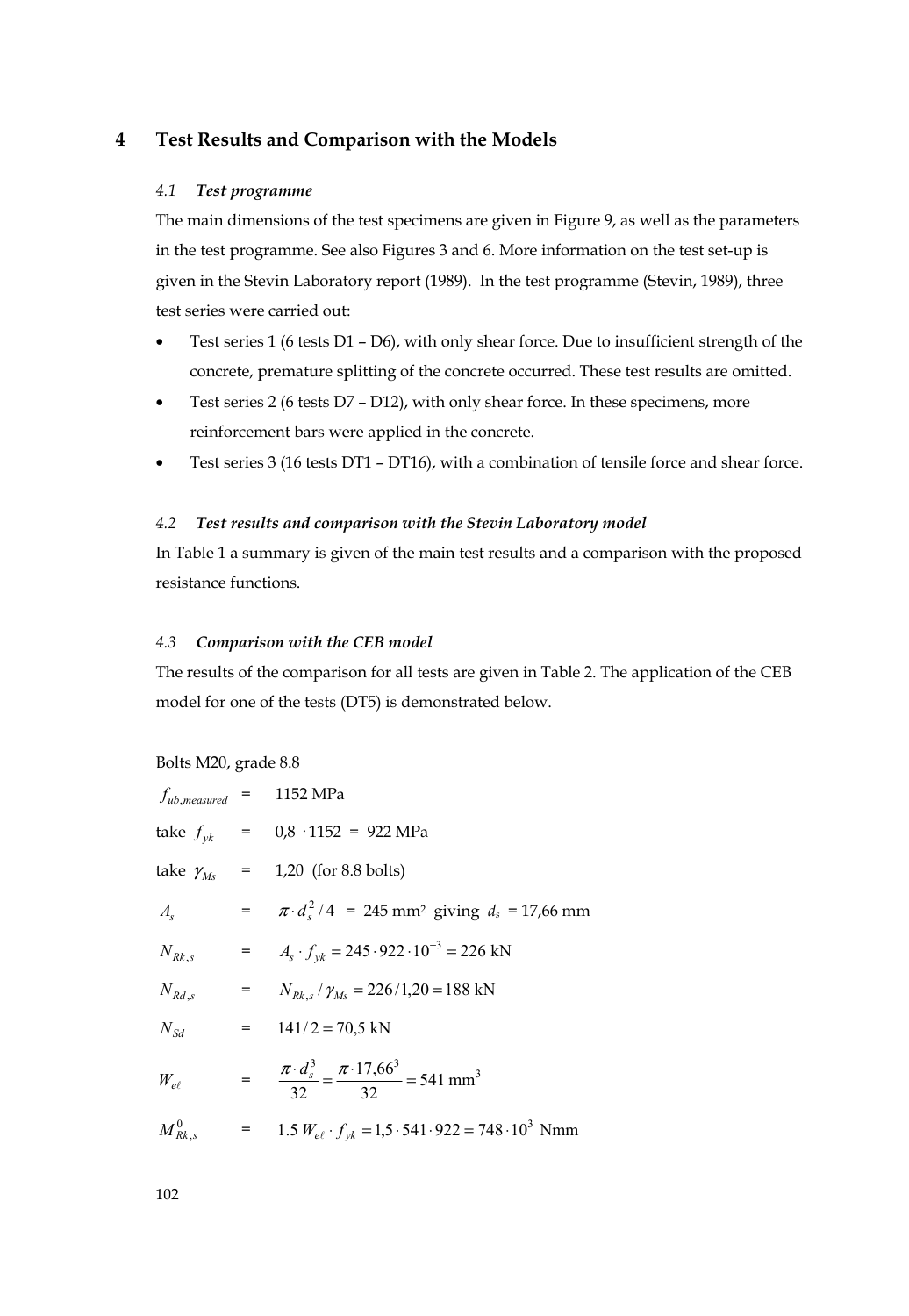$$
M_{Rk,s} = M_{Rk,s}^{0} (1 - N_{Sd} / N_{Rd,s}) = 748 \cdot 10^{3} (1 - 70,5/188) = 468 \cdot 10^{3} \text{ Nmm}
$$
  
\n
$$
V_{Rk,s} = k_{2} \cdot A_{s} \cdot f_{yk} = 0.6 \cdot 245 \cdot 922 \cdot 10^{-3} = 136 \text{ kN}
$$
  
\n
$$
V_{Rk,s} = 2 \cdot 468 \cdot 10^{3} \text{ N} = 22.41 \text{ N} \cdot K = 1261 \text{ N}
$$

$$
V_{Rk,sm} = \frac{\alpha_M \cdot M_{Rk,s}}{\ell} = \frac{2 \cdot 468 \cdot 10^3}{30 + 20/2} 10^{-3} = 23,4 \text{ kN} \le V_{Rk,s} = 136 \text{ kN}
$$

For the test with 2 bolts it follows  $2 \cdot 23.4 = 46.8 \text{ kN} \sim 47 \text{ kN}$ , see Table 2.

| Test            | $N_{Rd,s}$ per bolt*) | $N_{sd}$ per bolt | $N_{sd}/N_{Rd,s}$ | $M^0_{Rk,s}$ *) | $M_{Rk,s}{}^\star)$ | Length $\ell$ | $V_{Rk,snr}$ $\text{group}^*$ ) | CEB<br>Test $/$ | Test / Stevin**) |
|-----------------|-----------------------|-------------------|-------------------|-----------------|---------------------|---------------|---------------------------------|-----------------|------------------|
|                 | kN                    | kN                |                   | Nm              | Nm                  | mm            | kN                              |                 |                  |
| DT1             | 59                    | 45.50             | 0.77              | 235             | 54                  | 40            | 11                              | 15.6            | 1.4              |
| DT <sub>2</sub> | 59                    | 30.25             | 0.51              | 235             | 115                 | 40            | 23                              | 10.9            | 2.0              |
| DT3             | 59                    | 30.25             | 0.51              | 235             | 115                 | 40            | 23                              | 10.4            | 1.9              |
| DT4             | 59                    | 30.25             | $0.51\,$          | 235             | 115                 | 40            | 23                              | 10.4            | 1.9              |
| DT <sub>5</sub> | 188                   | 70.50             | 0.37              | 748             | 468                 | 40            | 47                              | 3.8             | 1.6              |
| DT <sub>6</sub> | 176                   | 70.50             | 0.40              | 699             | 418                 | 40            | 42                              | 4.8             | 1.9              |
| DT7             | 175                   | 70.50             | 0.40              | 695             | 414                 | 40            | 41                              | 4.6             | 1.8              |
| DT <sub>8</sub> | 171                   | 70.50             | 0.41              | 678             | 398                 | 70            | 23                              | 10.1            | 2.3              |
| DT9             | 59                    | 30.25             | 0.51              | 235             | 115                 | 70            | 13                              | 13.7            | 1.5              |
| DT10            | 171                   | 70.50             | 0.41              | 681             | 401                 | 70            | 23                              | 10.0            | 2.2              |
| <b>DT11</b>     | 59                    | 30.25             | 0.51              | 235             | 115                 | 25            | 37                              | 7.3             | 2.2              |
| DT12            | 192                   | 70.50             | 0.37              | 763             | 483                 | 25            | 77                              | 3.3             | 2.2              |
| <b>DT13</b>     | 57                    | 30.25             | 0.53              | 227             | 107                 | 70            | 12                              | 26.2            | 2.6              |
| DT14            | 58                    | 30.25             | 0.52              | 230             | 109                 | 70            | 13                              | 24.4            | 2.5              |
| DT15            | 178                   | 100.00            | 0.56              | 707             | 310                 | 40            | 31                              | 6.5             | 1.9              |
| DT16            | 63                    | 50.00             | 0.79              | 251             | 52                  | 40            | 10                              | 24.5            | 2.0              |

*Table 2: Comparison of test results with design values - CEB model and Stevin Laboratory model* 

\*) Calculated with the measured material properties and dimensions as given in table 1.

\*\*) The Stevin Laboratory values are taken from table 1.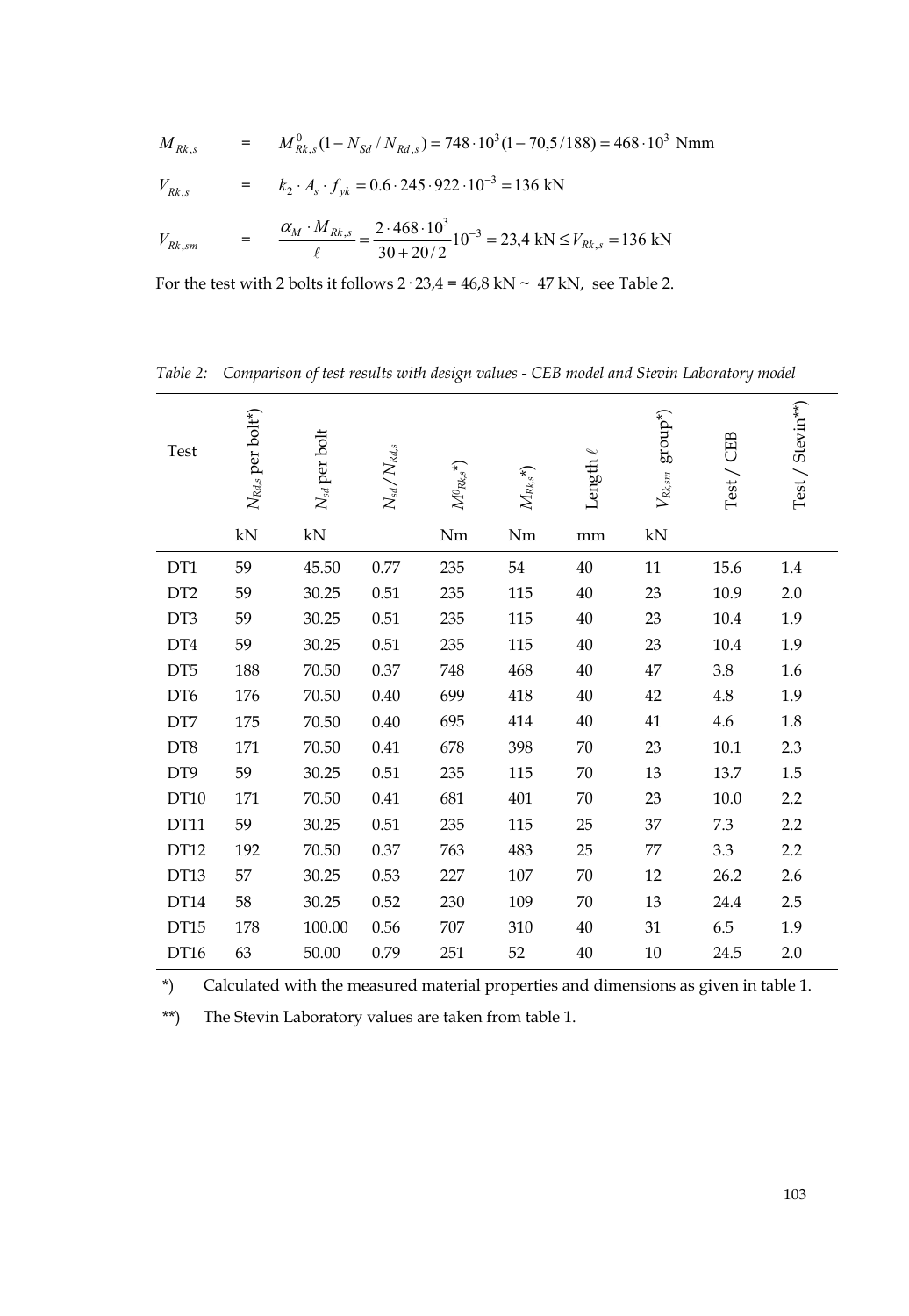## **5 Proposal for Design Rules**

On request of the Eurocode 3 Project Team for prEN 1993-1-8 Design of Joints, based on the Stevin Laboratory model, the following design rules were proposed by the authors.

#### *5.1 Resistance to shear forces*

In a column base the design shear resistance  $F_{v.Rd}$  may be derived as follows:

$$
F_{v,Rd} = F_{f,Rd} + nF_{vb,Rd} \tag{31}
$$

where:

*Ff.Rd* is the design friction resistance between base plate and grout layer:

$$
F_{f.Rd} = C_{f.d} \cdot N_{c.Sd} \tag{32}
$$

$$
C_{f,d}
$$
 is the coefficient of friction between base plate and growth layer. The following values may be used:

- $\text{for sand-cement mortar } C_{f,d} = 0,20$  (33a)
- $\text{for special growth } C_{f,d} = 0.30$  (33b)

$$
N_{c, Sd}
$$
 is the design value of the normal compressive force in the column. If the normal force in the column is a tensile force  $F_{f,Rd} = 0$ .

*Drafting note: Also, the preload in the anchor bolts contributes to the friction resistance. However, because of its uncertainty (e.g. relaxation and interaction with the column normal force), it was decided to neglect this action.* 

- *n* is the number of anchor bolts in the base plate
- *Fvb.Rd* is the smallest of *F1.vb.Rd* and *F2.vb.Rd*
- *F1.vb.Rd* is the bearing resistance for the anchor bolt base plate

*F2.vb.Rd* is the shear resistance of the anchor bolt

$$
F_{2,vb,Rd} = \frac{\alpha_b f_{ub} A_s}{\gamma_{Mb}}
$$
(34)

$$
A_s
$$
 is the tensile stress area of the bolt or of the anchor bolt

 $\alpha_b$  is a coefficient depending on the yield strength  $f_{yb}$  the anchor bolt:

$$
\alpha_b = 0.44 - 0.0003 f_{yb} \tag{35}
$$

- $f_{\text{vb}}$  is the nominal yield strength the anchor bolt, where: 235 N/mm<sup>2</sup>  $\leq f_{\text{vb}} \leq 640$  $N/mm<sup>2</sup>$
- *f*ub is the nominal ultimate strength the anchor bolt, where:  $400 \text{ N/mm}^2 \le f_{\text{ub}} \le 800$ N/mm2
- $\gamma_{Mb}$  is the partial safety factor:

104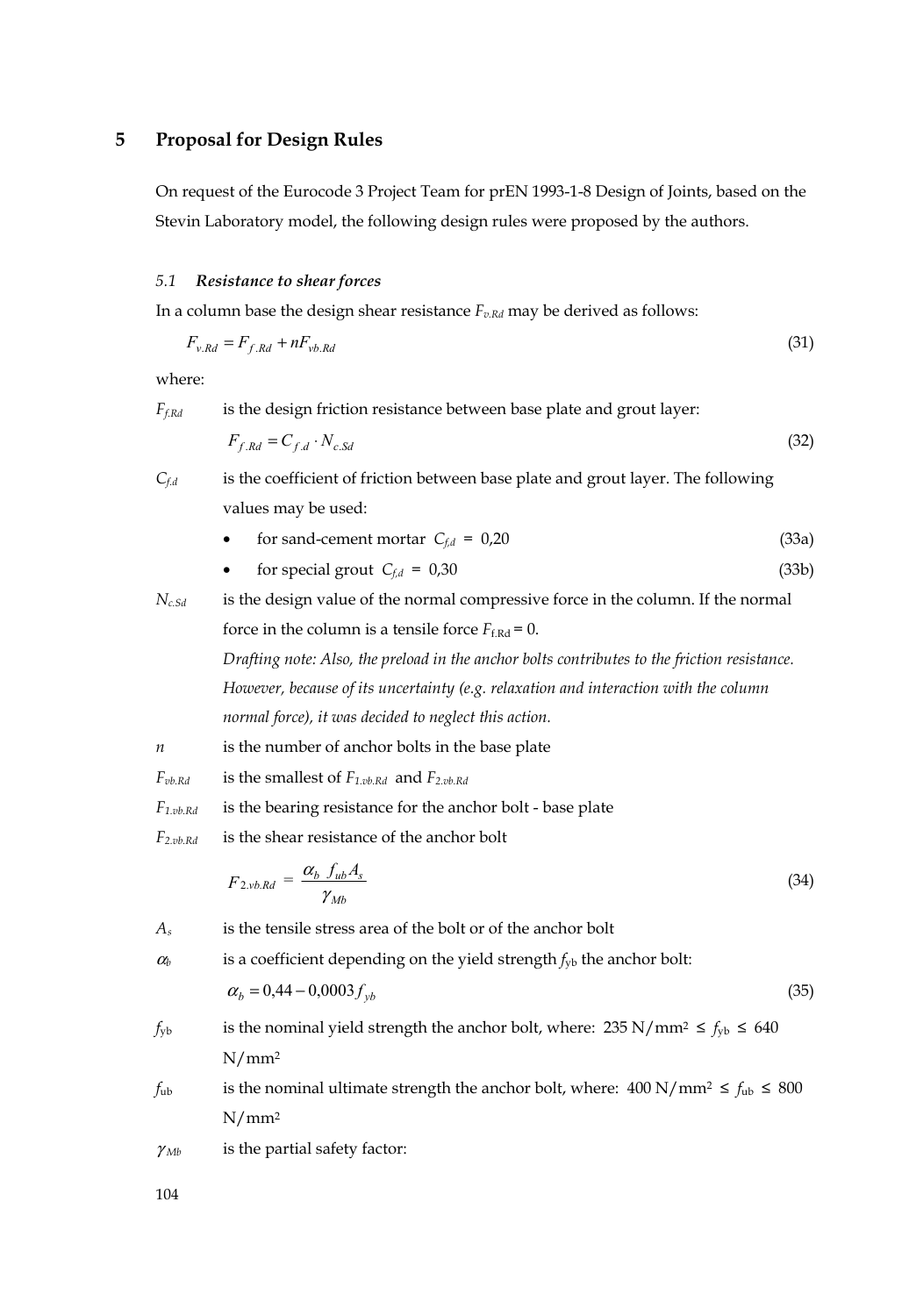$$
\gamma_{Mb} = 1.25\tag{36}
$$

#### *5.2 Deformations*

In a column base the design shear deformations may be derived as follows:

- If  $N_{c, Sd} \leq F_{f, Rd}$  the shear deformation  $\delta_v = 0$ .
- If  $N_{c, Sd} > F_{f, Rd}$  the shear deformation  $\delta_v$  is the largest of  $\delta_{v1}$  and  $\delta_{v2}$ .

$$
\delta_{\nu l} = F_{\nu, Sd} \frac{\delta_{\nu}^*}{F_{\nu}^*}
$$
\n(37)

$$
\delta_{v2} = v_r \left\{ \frac{F_{v, Sd}}{n \cdot f_{yb} \cdot A_s} - C_{fd} \left( 1 - \frac{N_{c, Sd}}{n \cdot f_{yb} \cdot A_s} \right) \right\}
$$
(38)

where

$$
\delta_v^* = v_r \sqrt{\frac{2f_{yb}}{E_a}}
$$
\n(39)

$$
F_{\nu}^* = n \cdot f_{yb} \cdot A_s \left( \frac{\delta_{\nu}^*}{\nu_r} + C_{f,d} \right) - C_{f,d} N_{c,3d}
$$
 (40)

with

*N<sub>C.Sd</sub>* is the design value of the normal force in the column (positive value if the normal force is tensile and negative value if the normal force is compression)

*Ea* is the elastic modulus of steel

 $v_r$  is the design value of the thickness of the grout layer:

$$
v_r = v + 0.5d_b \tag{41}
$$

*v* is the actual thickness of the grout layer.

Remark: The hole clearance may contribute considerably to the horizontal displacements. The hole clearance is not included in the above equations. Displacements due to the hole clearances may be prevented by measures to prevent the bolts moving in the holes, e.g. by filling the hole clearances with a two component epoxy.

#### *5.3 Prerequisites*

In the above equations, it is a prerequisite that:

The grout layer is of adequate quality. See the applicable reference standard.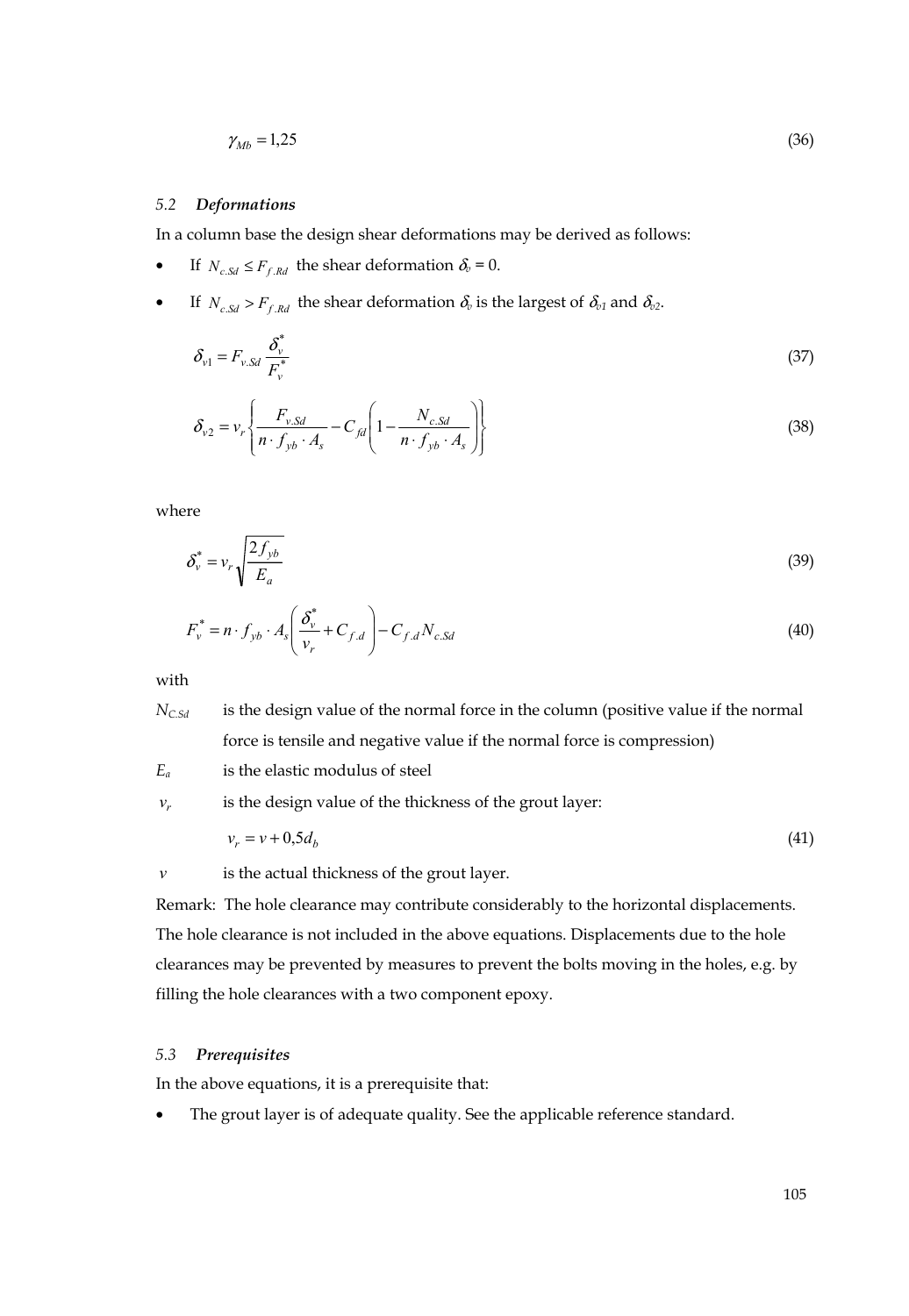- The design strength of the anchor concrete connection is greater than the design rupture strength of the anchor.
- Other failure modes, like splitting of the concrete and pull out of the anchor, are prevented by adequate design and execution of the anchor in the concrete block. Reference is made to
	- EN 1992, Eurocode 2.
	- CEB, 1994. Fastenings to concrete and masonry structures, state of the art report. Comité Euro-International du Béton. Thomas Telford Publishing, London, ISBN: 0 7277 1937 8.
	- CEB, 1996. Design of fastenings in concrete, Design Guide. Comité Euro-International du Béton. Thomas Telford Publishing, London, ISBN: 0 7277 2558 0.

## *5.4 Application of the equations for the deformation*

The equations in section 5.2 are somewhat simplified compared to those given in the section 2, where the Stevin Laboratory model is explained. For the example calculation in section 2.2 (test DT6), it follows:

- For  $F_{v, S_d}$  = 94,0 kN:  $\delta_{v1}$  = 3,60 mm,  $\delta_{v2}$  = 3,59 mm; the displacement  $\delta_v$  is the largest of  $\delta_{\nu}$  and  $\delta_{\nu}$ ; in this case,  $\delta_{\nu} = \delta_{\nu} = \delta_{\nu} = 3.6$  mm.
- For  $F_{v, Sd}$  = 130,0 kN:  $\delta_{v1}$  = 4,97 mm,  $\delta_{v2}$  = 7,0 mm; the displacement  $\delta_{v}$  is the largest of  $\delta_{\alpha}$  and  $\delta_{\alpha}$ ; in this case,  $\delta_{\alpha} = \delta_{\alpha} = 7.0$  mm.

These values are in agreement with those in section 2.2.

## **6 Conclusions**

#### *6.1 On the behaviour of column bases loaded in shear and tension*

- The shear strength of anchor bolts is considerably lower than the shear strength of bolts in bolted connections between steel plates.
- The ductility of the anchor bolts is an important factor for the strength. The lower ductility of 8.8 grade bolts compared to 4.6 grade bolts is reflected in the lower coefficient in the resistance function.
- The influence of a tensile force  $F_t$  in the column can be neglected for the determination of the shear resistance.
- The shear resistance is almost independent of the thickness of the grout layer.
- The deformations are greatly dependent on the thickness of the grout layer.
- A "better" grout, e.g. "Pagel IV" gives lower deformations.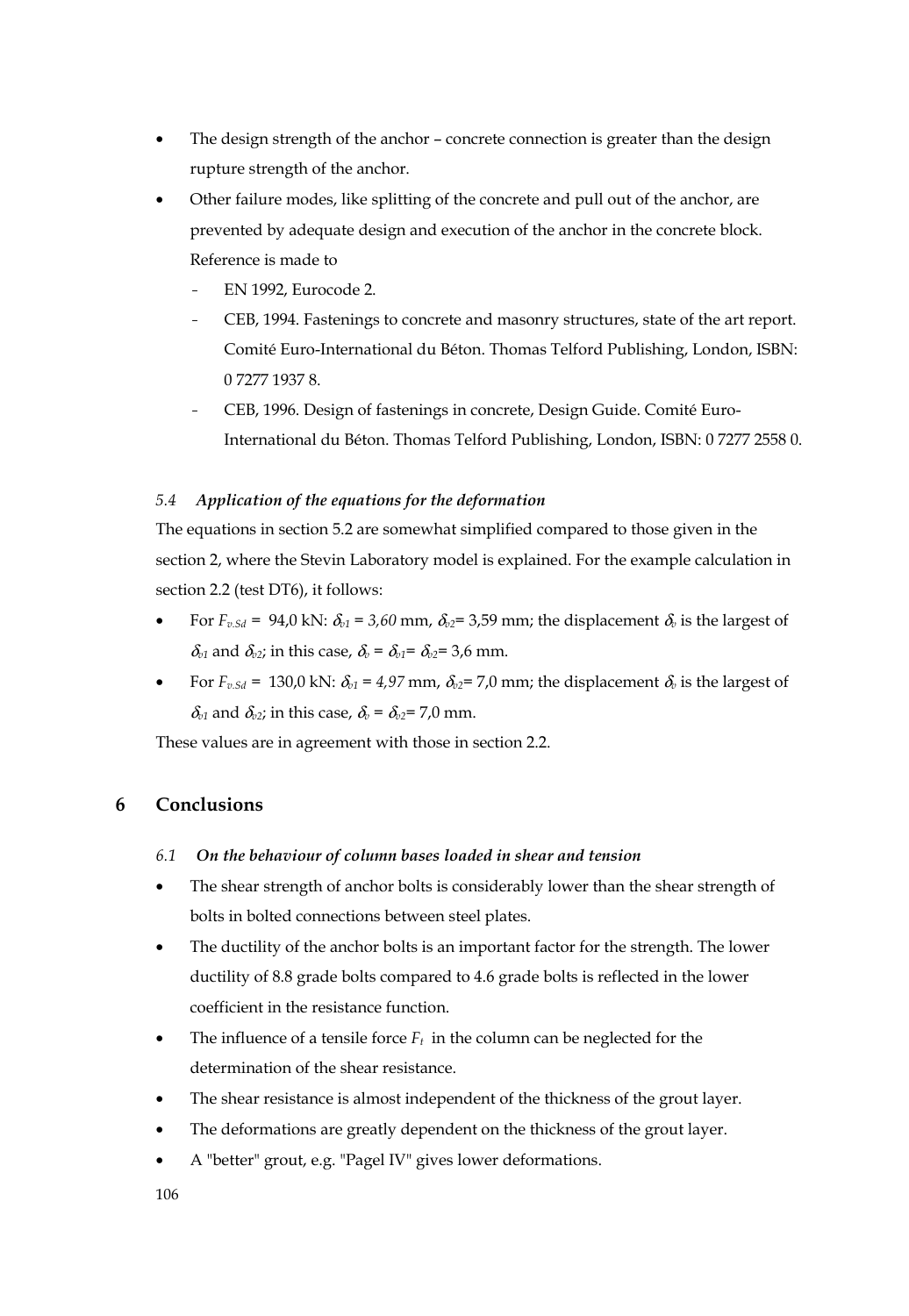- In the design, not only the shear resistance should be checked, but also the deformations at serviceability and ultimate limit state.
- Also other failure modes, like splitting of the concrete block, etc., should be checked.

## *6.2 On the models*

- The Stevin Laboratory model gives results that are consistent with test results. It also gives rules to determine the deformation.
- The CEB model gives very conservative results, especially when a large tensile force is present and / or the thickness of the grout layer is large. The main reason is that the CEB model does not take account of the positive influence of the grout layer. The CEB model does not give rules to determine the deformation.

## *Acknowledgement*

Within the framework of the European Project COST C1 (Semi-rigid behaviour of civil engineering structural connections) and the Technical Committee 10 of ECCS (European Convention for Constructional Steelwork) an ad-hoc working group prepared a background document on design of column bases for Eurocode 3. Members of this group are: D. Brown, SCI London; A.M. Gresnigt, TU Delft; J.P. Jaspart, University of Liège; Z. Sokol, CTU in Prague; J.W.B. Stark, TU Delft; C.M. Steenhuis, TU Eindhoven; J.C. Taylor, SCI London; F. Wald, CTU in Prague (convener of the group), K. Weynand, RTWH Aachen.